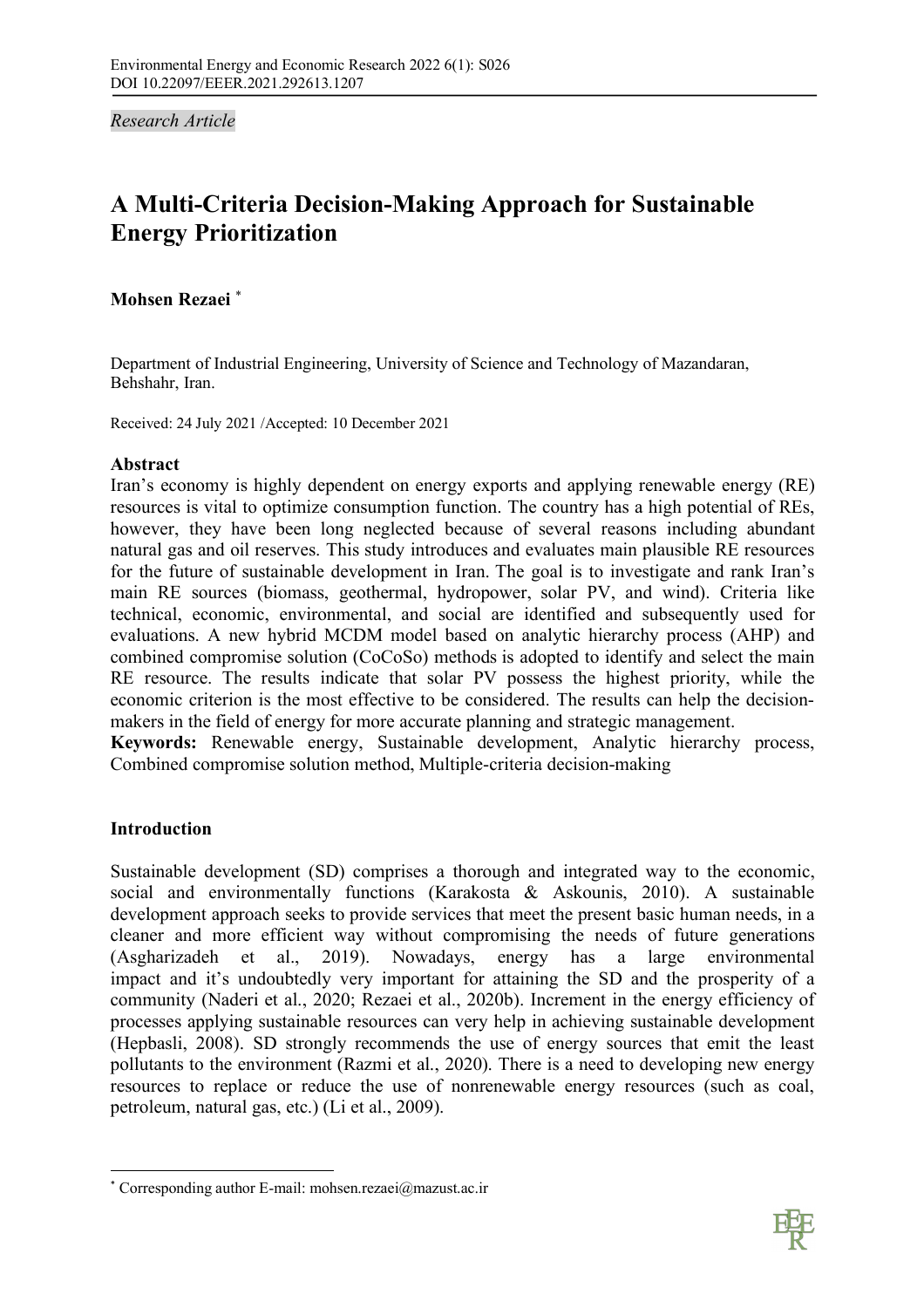Renewable energy (RE) is one of the potential solutions for climate change, energy security and sustainable growth (Swain & Karimu, 2020). REs are produced applying harmless techniques that have less harmful impact on the environment in contrast to other kinds of energy (Chaharsooghi et al., 2015). So, renewable energy sources seem to be an effective solution for achieving sustainable development (Chaharsooghi & Rezaei, 2016; Rezaei et al., 2013). Considering the depletion of fossil fuels and the environmental problems caused by them, the use of renewable energy is crucial and it is predicted that the use of renewable energy will play a vibrant role in the world's energy portfolio (Makkiabadi et al., 2020). Many countries established legal framework to encourage applying RE resources (Behboudi et al., 2017).

Renewable or the so-called "green energy" like wind, solar, geothermal, and hydropower is inexhaustible, clean and free (Gökçek et al., 2007). The worldwide share of RE are not significant (18% of global energy consumption) (see Figure 1); still, its growth rate is anticipated to rise at a faster pace in all future scenarios. Figure 2 shows the global deployment potential of various RE resources in final energy consumption by 2050. As shown in this figure, the share of bioenergy and wind energy are higher than other resources (Gielen et al., 2019).



**Figure 1.** Energy consumption worldwide (Pereira et al., 2012)



**Figure 2.** Global deployment potential of various RE resources in final energy consumption, 2050 (Gielen et al., 2019)

Iran holds the world's fourth-largest proved crude oil reserves (10% of the world's crude oil reserves) and the world's second-largest natural gas reserves (17% of the world's natural gas reserves). Iran's economy is highly dependent on the exports of energies, in which the major of Iran's exports are natural gas and oil.

Furthermore, thanks to its geographical situation, Iran has a high potential of renewable resources like wind, solar, geothermal, and biomass (Rezaei et al., 2020a). Unfortunately, due to having abundant natural gas and oil reserves, the development of these energies has been long neglected. Figure 3 shows the share of renewables in Iran's primary consumption. The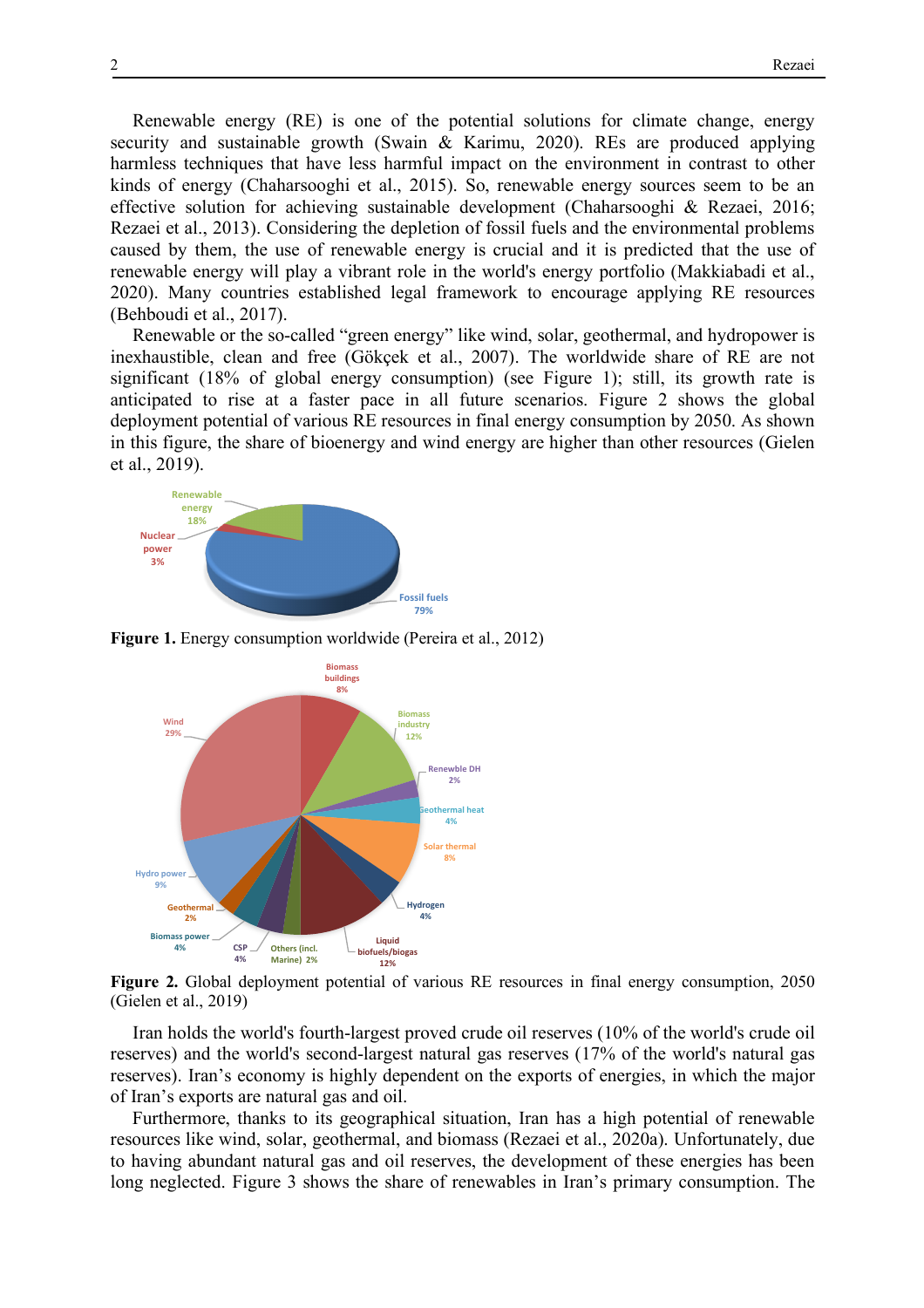share of REs in Iran's energy supply is very low (Solaymani, 2021). Currently, all forms of renewables receive attention from the government, less in some cases, and more in a few ones. Some types, like fuel cell hydrogen, despite large funding allocation have yet to show marked sign of progress and is not expected to reach to the commercializing phase in the near future. There are also other types of REs capable of providing energy security in Iran, but are strongly in need of more incentives and continuous support from the host state (Abbaszadeh et al., 2013). The most important reasons for the lack of proper development of renewable energy in the country are poor operational planning, multiple documents and offices of RE, and lack of proper use of the private sector (Norouzi et al., 2021).



**Figure 3.** Share of renewables in primary consumption

There have been discussions in the scientific community over the past years in Iran on prioritizing funding allocation and apportionment for each REs, indicating adverse views on the five main RE resources (solar, biomass, hydropower, wind, and geothermal). So, this study tries to address this issue in hopes of a more proper decision making and avoiding kneejerk policies. In this study a new hybrid MCDM method is proposed to rank Iran's RE sources. Analytic hierarchy process (AHP) as one of the most commonly MCDM method is adopted to identify key drivers in RE development in Iran and to weight the criteria and subcriteria. Also to select and prioritize RE resources in the country Combined compromise solution (CoCoSo) method is applied. Moreover, it aims to analyze the issues posed by the multifaceted challenge of the energy transition of Iran.

The Structure of this paper is as follows:

## **Literature review**

Decision-making in the field of environment is very difficult and complex. Due to the existence of various and often contradictory criteria in this field, in recent years, in many studies, multi-criteria decision making approach has been used for planning and prioritization (Ahmadipari et al., 2020; Farajollahi et al., 2018; Haghparast et al., 2020; Khalili et al., 2017). For Example, Padash (2017) used MCDM methods to model the environmental impact assessment for desalination and operating units. Similarly, energy planning has always been a challenge among policy makers with several parameters involved in decision making. Energy planning consists of selecting, prioritizing, and many other aspects of decision making needs various options, criteria, and other variables to be considered. MCDM as one of the approaches in this regard has always been popular in assessing different angles of energy planning. Many studies have utilized MCDM methods for their research to investigate the present or the future of energy status in both regional and national level (Begić & Afgan, 2007; Patlitzianas et al., 2007, 2008). Using MCDM, prioritizing alternative options like energy, technology, and scenarios have been promoted as a heavily attraction for decision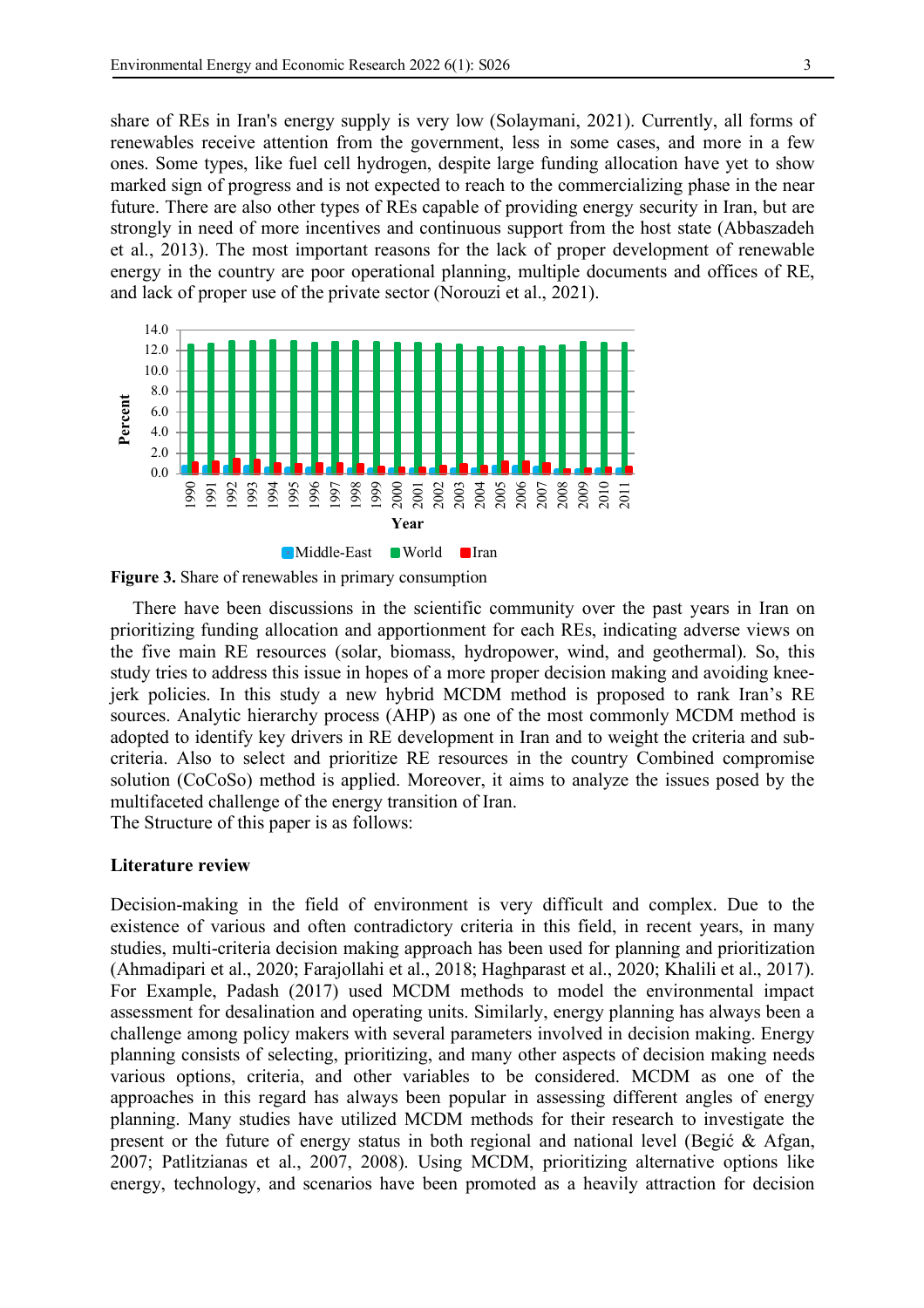makers. Several studies explored options of energy at either regional or national level using MCDM methods (Amer & Daim, 2011; Atmaca & Basar, 2012; Ö. Kabak et al., 2013). Some studies have tried to applied MCDM methods to determine the best energy scenario (Baležentis & Streimikiene, 2017; Ren et al., 2021; Tang et al., 2021). Hussain Mirjat *et al.* (2018) developed four scenario options in energy modeling effort. They applied AHP method to select the most appropriate electricity generation scenario. Höfer and Madlener (2020) used an MCDM method for evaluating the energy transition scenarios while considering the stakeholder opinions. They applied clustering method to derive the policy recommendations of sustainable energy transition. Some researches concentrated on assessing technology options by MCDM methods (Ghasempour et al., 2019; Ligus & Peternek, 2018; Siksnelyte-Butkiene et al., 2020).

Serrato *et al.* (2020) applied MCDM methods to compare ocean energy technologies of Colombia. They used economic, technical, and environmental criteria for accessing the alternatives. Shahnazari et al. (2020) used AHP and TOPSIS methods to choose the best energy recovery technologies from MSW considering the technical, financial, and environmental criteria. Some studies have used MCDM approach to select the best suitable locations for installation of power plants. For example, Jahangiri et al. (2020) used a fuzzy MCDM method to select the appropriate locations in Qatar to exploit solar and wind energy for generating electricity and hydrogen. Ghobadi & Ahmadipari (2018) used Fuzzy AHP and PROMETHEE methods in a GIS environment to select the best locations to establish wind power plants in Lorestan (a province in Iran). Saraswat et al. (2021) applied a model based on MCDM and GIS techniques for Investigating the best lactations to install wind and solar farms in India.

Researchers evaluate options with different criteria in their studies. Laes (2006) analyzed the justification of technological choices and options in the context of nuclear energy policy. Afgan and Carvalho (2008) used economic, environment, and social indicator for sustainability assessment method for evaluating the quality of the hybrid energy systems. Jing et al., (2012) proposed a model, that integrates the fuzzy theory and MCDM process, for assessing the comprehensive advantages of combined cooling, heating and power systems. Criteria such as technology, economic, society and environment were considered in this research. Some researchers assess different sources of energies like fossil fuels and nuclear energy. For instance, Önüt et al. (2008) utilized ANP method to probe the most suitable energy resources for the manufacturing industry. Energies such as fuel-oil, coal, electricity, LPG and NG were taken into account.

With heightened awareness of RE importance, new studies have more focused on this type of energy. A few researches have included RE along with primary energy in their exploration. Kabak et al. (2013) for instance, proposed a method based on a Cumulative Belief Degree (CBD) approach for ranking of energy sources in Turkey. Oil, Coal and lignite, Natural gas, nuclear, and five RE types were included in selecting the best option. They resulted that solar power and wind should be taken into account as the priori sources of energy in Turkey. Saraswat and Digalwar (2020) used fuzzy MCDM methods to evaluate energy sources in India. They considered sustainable factors to select the best energy sources (solar, thermal, nuclear, gas, wind, hydropower, and biomass). There are other studies where the focus were on only RE resources. They focused on RE with respect to different criteria. Baris and Kucukali (2012) evaluated the RE resource technologies in Turkey and found that the most appropriate RE alternative is biomass, simply because of the highest social benefit among others. Doukas et al. (2010) presented a method using TOPSIS and fuzzy method to appraise the RE Sources options' contribution to Sustainable Development (SD). Abdel-Basset *et al.*, (2021) used fuzzy MCDM methods to select the best renewable energy sources in Egypt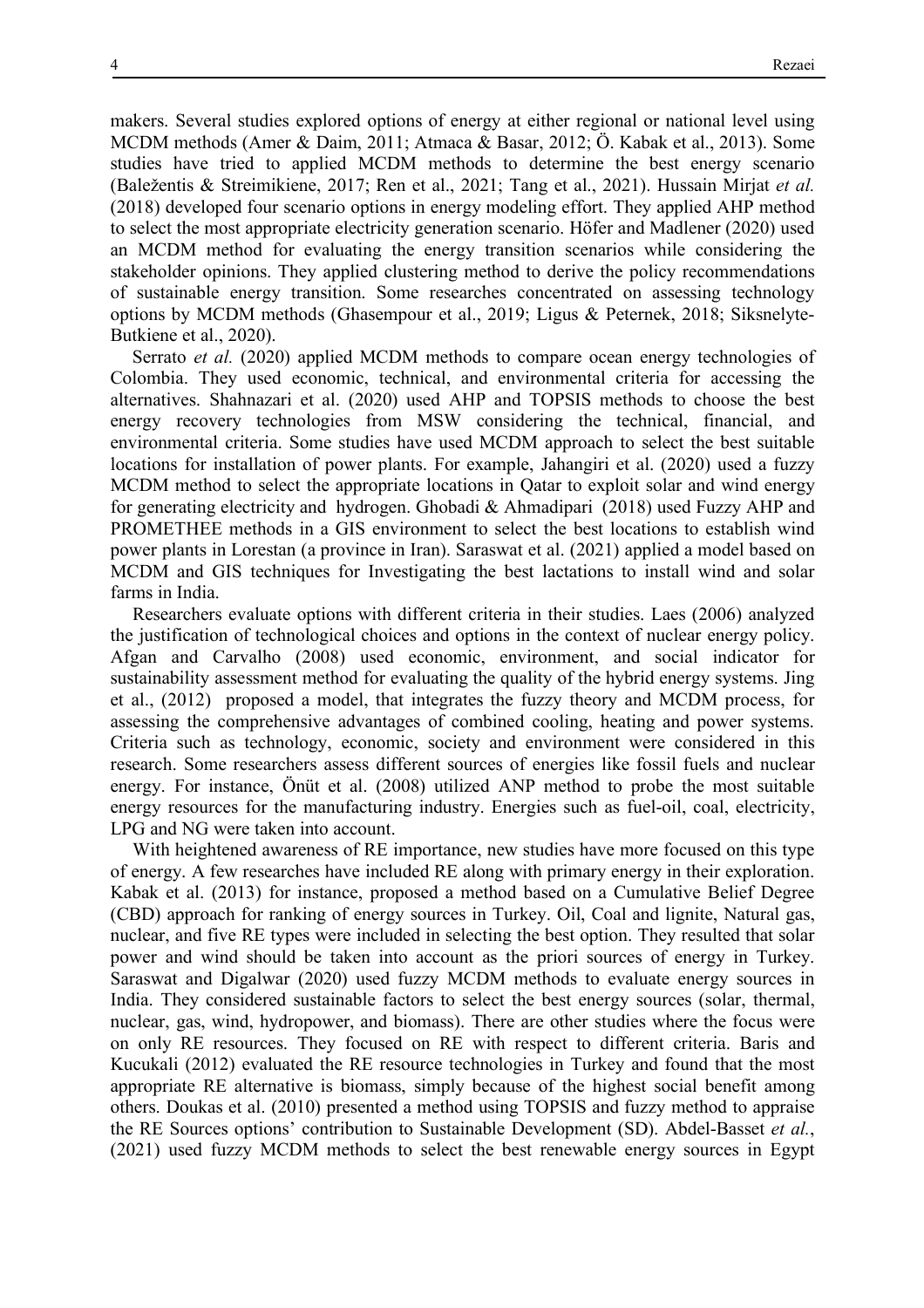under uncertain environments. The results of this study showed that solar was the most appropriate source of RE for Egypt.

In most RE evaluations, two or three criteria form technical, economic, environmental and social aspects were considered. Aras et al. (2004) focused on technical and economic parameters, and concentration of Nigim et al., (2004) were on technical, economic, and environmental aspects. It has also been revealed that most of the studies in RE sector applied traditional evaluation methods, including techno-economic assessment or cost−benefit analysis (Amer & Daim, 2011). In this research, all four main criteria and the most important sub-criteria involved in investigation and evaluation of different sources of energies are included, as it is vital to have a comprehensive decision making in the field of energy. In addition, a new hybrid MCDM method is proposed for ranking the alternatives. The proposed approach is applied in a real case study to prioritize Iran's RE sources.

## **Renewable energy in Iran**

This section brings a brief current status of the five main REs (biomass, geothermal, solar PV, hydropower, and wind) in Iran. Due to the geographical location of Iran, there is the greatest potential for the production of renewable energy from these sources and other renewable energies have a very small share in Iran's energy basket. Presently, fuel cell hydrogen is in the pre-commercial phase in Iran and is not expected to have a notable effect on energy sector until the medium term (Nasiri et al., 2015). Thus, for a more appropriate evaluation, this technology is not included in the assessment.

**Biomass:** Iran has a high potential for biomass because of its great generation of agricultural, animal and municipal waste (Ardebili et al., 2011). Share of biomass waste potential energy in Iran in Figure 4. In 2009, the country has established two biomass power plants in some cities including Shiraz and Mashhad, to generate biogas from the municipal garbage. The capacity of Mashhad's power plant is 4875 MWh, with nominal power of 600 kW and the Shiraz's capacity is 7455 MWh annually, with nominal power of 1200 kW. Netherlands, Germany, and Spain helped Iran for establishing the above power plants.



Animal wastes  $\Box$  Municipal wastes  $\Box$  Agricultural wastes

**Figure 4.** Share of biomass waste potential energy in Iran (Hamzeh et al., 2011)

**Geothermal:** Iran is located on the global geothermal belt and is considered among the prevalent countries having geothermal energy (Atabi, 2004). Figure 5 shows the Iran's potential areas of geothermal resources which are ranked in order of importance. As shown in Figure 5 the north and Northern provinces have substantial potentials. There are several hot water springs in these regions, in which the temperature of some of them reaches till 85 °C (Ghobadian et al., 2009).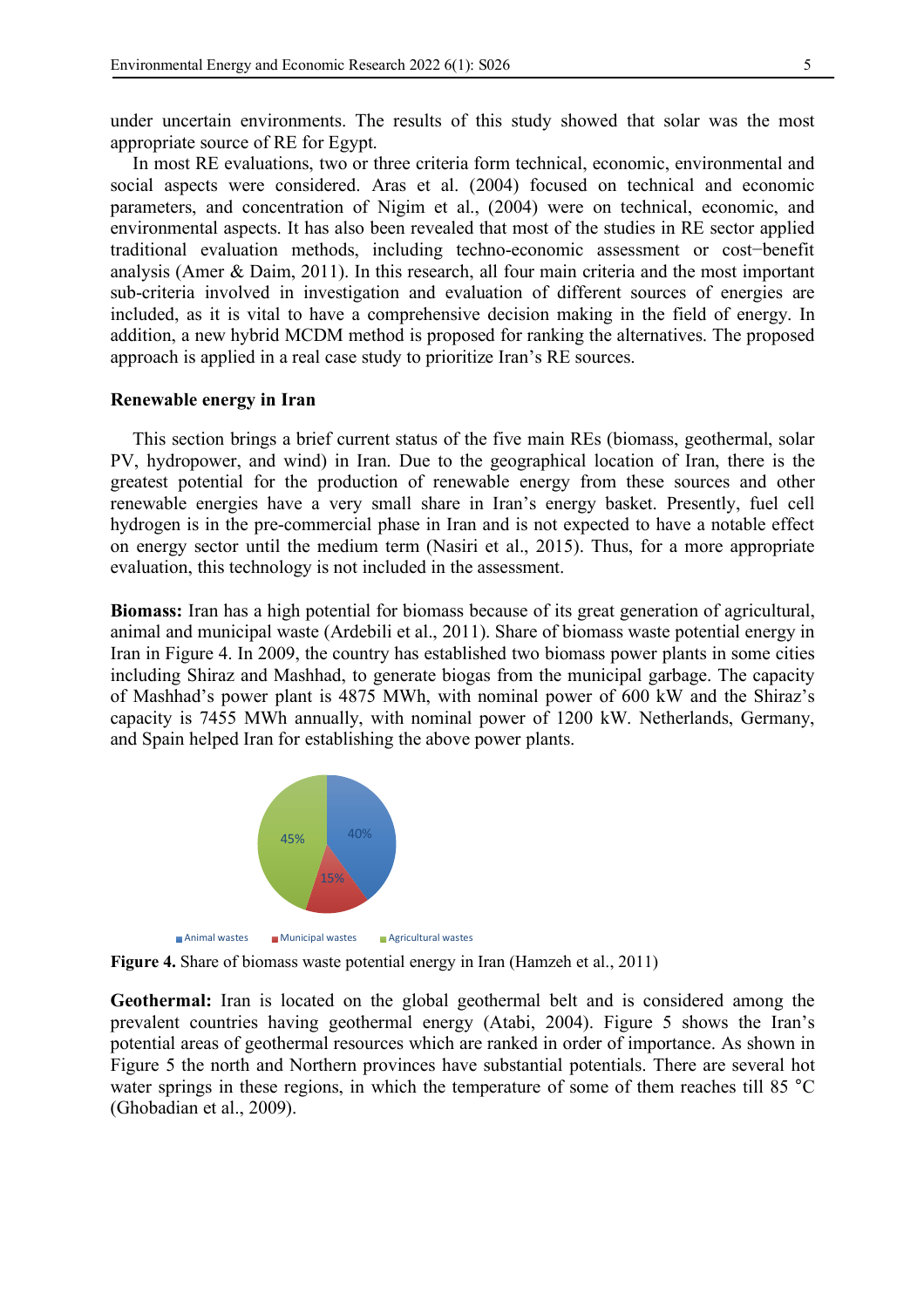

**Figure 5.** Geothermal potential areas in Iran (Hosseini et al., 2021)

**Solar:** Iran also has a high capability in other types of renewable energies. For instance, Iran's solar atlas is among the best of the world. 60% of Iran's area consists of wastelands that offer high solar radiations. The Iran's solar energy varies from 2.8 kWh/m2 in day in the north to 5.4 kWh/m2 in day in the south. Because of having sunny days and sun rays in most days, central, eastern, and southern provinces are capable of being self-sufficient to provide their needed energy from their own regions.

**Wind:** Iran has also high potentials to exploit wind power. Thanks to mountains and coasts including Persian Gulf Coast, Iran is capable of exploiting this type of energy in wide-scale. In addition, the country possesses various tropical wind flows such as the western flow from Atlantic Ocean and Mediterranean Sea in winters and the north western flow in summers; and the flow from Central Asia during winters and Indian Ocean during summers, (Ghorashi  $\&$ Rahimi, 2011). In recent years various regions that are suitable for installation of wind turbines have been spotted by the experts.

**Hydropower:** Nearly 2700 villages of Iran have water potential in suitable inclined plans by a radius of 10 km near them. The western, northern, and central regions of the country have the greatest potential for hydropower generation (Ghadimi et al., 2011). The amount of electricity produced by hydropower plants in the country during 2004 to 2016 is shown in Figure 6. According to this figure, an average of 12.84 TWh of electricity has been generated by this source over these years.



**Figure 6.** Electricity generation by hydropower plants in Iran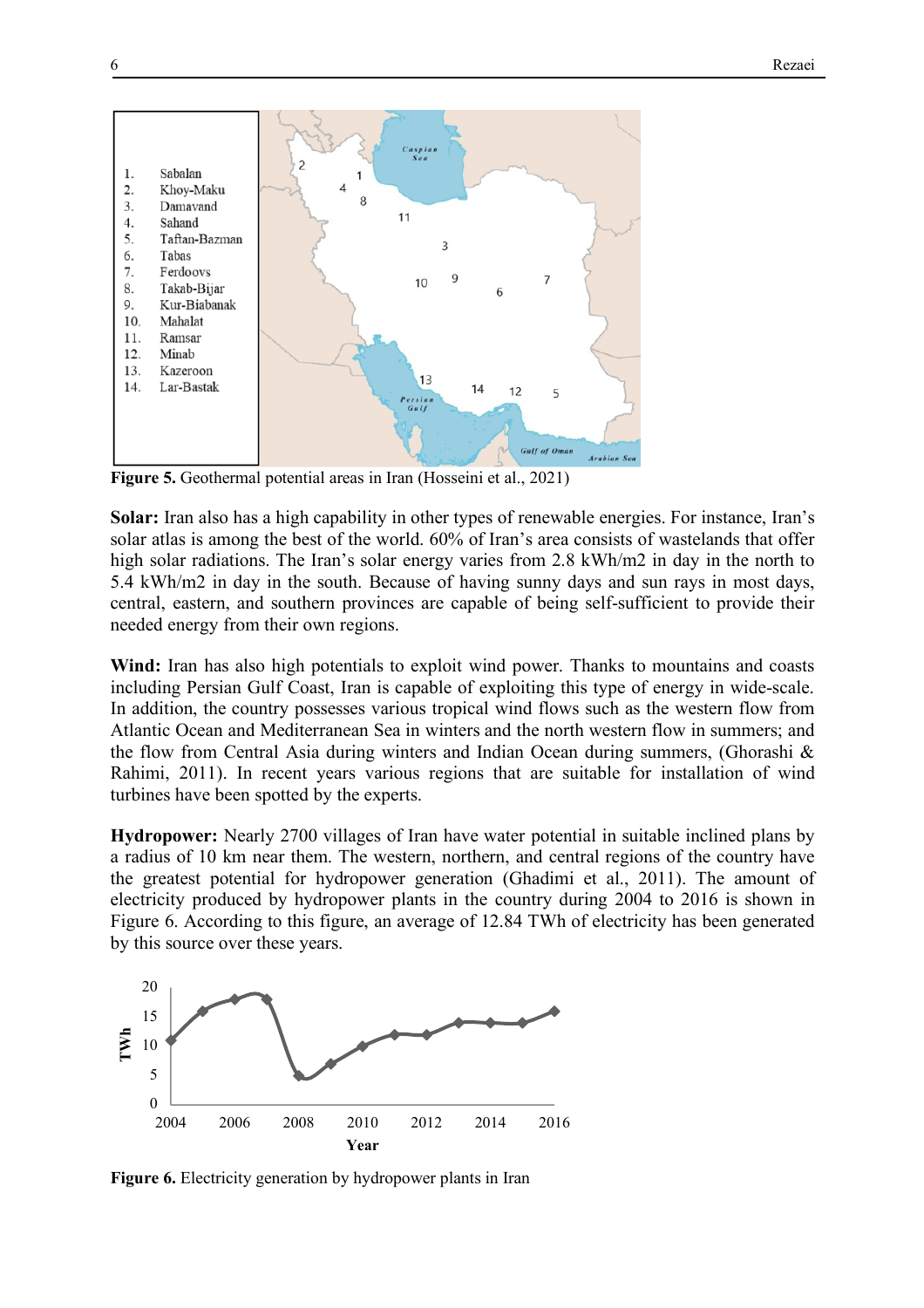## **Description of criteria**

Four criteria with thirteen sub-criteria are identified that have the most significant impact on the development of sustainable energies in Iran. The selected criteria and sub-criteria applied for evaluating different RE resources are listed in Table 1. The definitions of these criteria are as follows:

| Criteria         | Sub-criteria                                | <b>Studies (After 2007)</b>                                                                                  |  |  |  |
|------------------|---------------------------------------------|--------------------------------------------------------------------------------------------------------------|--|--|--|
| <b>Technical</b> | Efficiency                                  | (Atmaca & Basar, 2012; Baris & Kucukali, 2012; Talinli et al.,<br>2010; J.-J. Wang et al., 2009)             |  |  |  |
|                  | Maturity                                    | (Jing et al., 2012; Kahraman & Kaya, 2010; J.-J. Wang et al.,<br>2009)                                       |  |  |  |
|                  | Reliability                                 | (Baris & Kucukali, 2012; Kahraman & Kaya, 2010; J.-J. Wang et<br>al., 2009)                                  |  |  |  |
|                  | Resource availability                       | (Amer & Daim, 2011; Atmaca & Basar, 2012; B. Wang et al.,<br>2010)                                           |  |  |  |
|                  | Expert Human<br>Resource                    | (Kahraman et al., 2009; Lee et al., 2008)                                                                    |  |  |  |
|                  | Investment cost                             | (Baris & Kucukali, 2012; Doukas et al., 2010; Jing et al., 2012; J.-<br>J. Wang et al., 2009)                |  |  |  |
| <b>Economic</b>  | $O&M$ cost                                  | (Amer & Daim, 2011; Atmaca & Basar, 2012; Phdungsilp, 2010;<br>J.-J. Wang et al., 2009)                      |  |  |  |
|                  | Availability of funds                       | (Kahraman et al., 2009; Kahraman & Kaya, 2010)                                                               |  |  |  |
|                  | Electric cost                               | (J.-J. Wang et al., 2009)                                                                                    |  |  |  |
|                  | Land use                                    | (Jing et al., 2012; Ruan et al., 2010; B. Wang et al., 2010; J.-J.<br>Wang et al., 2009)                     |  |  |  |
| Environmental    | Emissions<br>(greenhouse gasses<br>$etc.$ ) | (Chatzimouratidis & Pilavachi, 2007; Lee et al., 2008; J.-J. Wang<br>et al., 2009)                           |  |  |  |
| Social           | Job opportunities                           | (Amer & Daim, 2011; Atmaca & Basar, 2012; Baris & Kucukali,<br>2012; Phdungsilp, 2010; B. Wang et al., 2010) |  |  |  |
|                  | Social benefits                             | (Amer & Daim, 2011; J.-J. Wang et al., 2009)                                                                 |  |  |  |

**Table 1.** Criteria and sub-criteria used for decision making.

## *Technical*

"Efficiency" represents the amount of useful energy that is obtained from a source. The ratio of the output energy to the input energy is defined as "efficiency coefficient". This is the most used technological criteria in studies evaluating energy systems (J.-J. Wang et al., 2009). "Technical maturity" is a criterion to assess the applied energy systems technologies (J.-J. Wang et al., 2008). It also takes into account the improvement phase of the technology; i.e., whether the technology has the potential to improve, or if it has reached its theoretical limit (Amer & Daim, 2011).

**"**Reliability" is determined as the ability and also capacity of a system to perform as intended under certain conditions, for a stated time period (Amer & Daim, 2011). Several factors and events are increasing the concerns about energy reliability, including great profile terrorist activity, political tensions, and massive blackouts (McCarthy et al., 2007). "Resource availability" implies to the availability of renewable energy resources (solar radiations, wind speed, etc.) for energy production. Some indicators of availability are accessible and proven reserves of the energy source, and ready technologies for accessing the energy sources (P. Gerdsri, 2009). "Expert Human Resource" is another parameter for technical criterion for the availability of expert man power in the area for installing, operating and maintaining the equipment.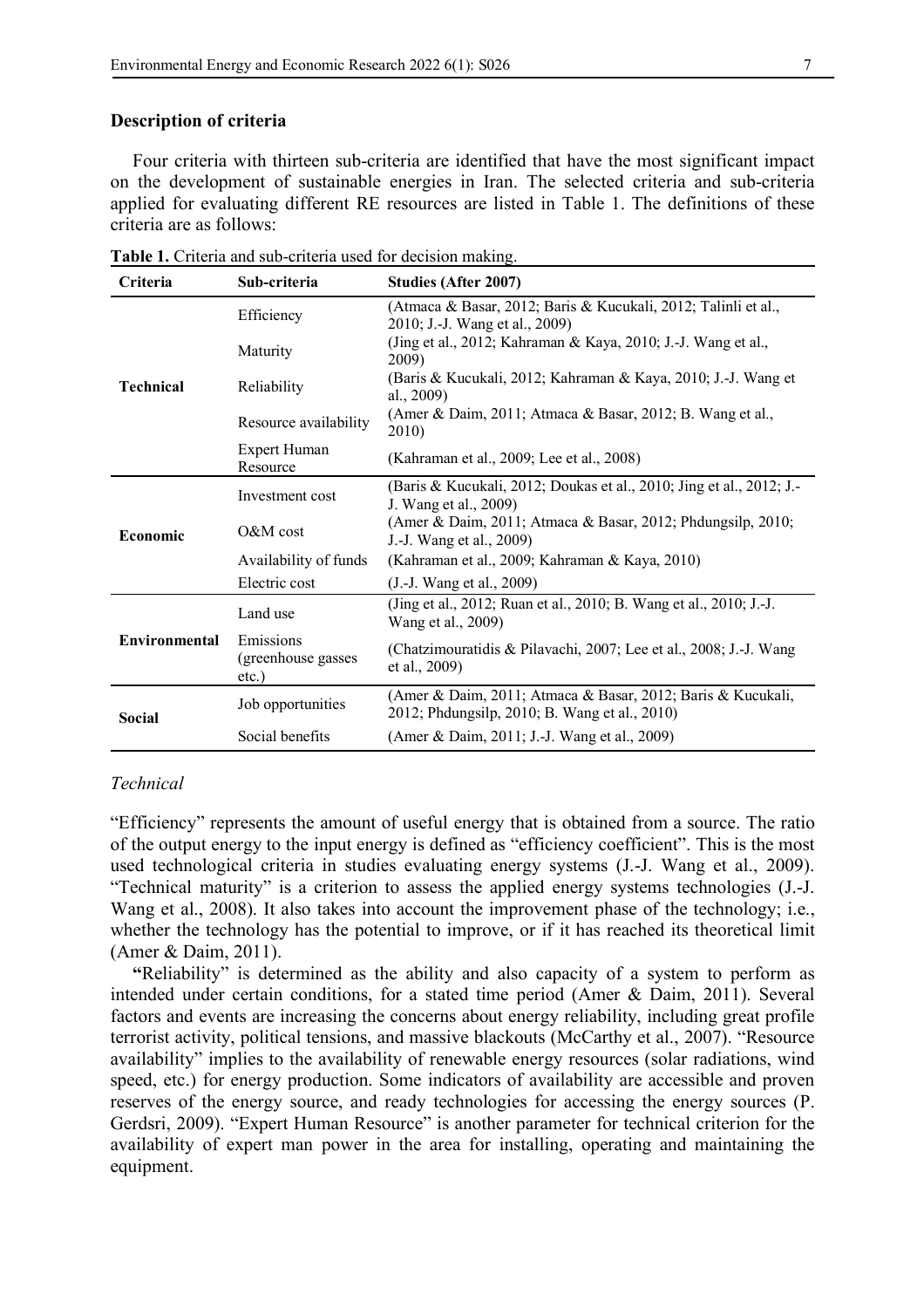#### *Economic*

"Investment cost" is the most popular economic parameter to assess energy systems. The components of the investment cost are the procurement and installation of technical equipments, the construction of roads and connections to the national grid, engineering services, drilling, and other incidental construction works. "Operations and maintenance cost" consists of staff fee, production expenditure, and service costs. Fixed and variable costs are the two sub-categories of the operation and maintenance costs. "Availability of funds" criterion asseses the national and international sources of funds and government supports (Kahraman et al., 2009). **"**Electric cost" refers to the expected cost of the electricity generated by power plant. Governments, investors, producers and consumers have different expectation on this criterion. It's necessary to assess the electric cost of different energy systems rationally (J.-J. Wang et al., 2009).

## *Environmental*

Power plants occupy lands, which can affect the landscape and increase the project costs. As the lands required for energy projects increase, "Land use" criterion becomes a great concern for their evaluation (Kaya & Kahraman, 2011). It's a critical factors for the intervention site, especially where the activities of humans are relevant factors of environmental pressure (Beccali et al., 2003). "Emissions (greenhouse gasses etc.)" evaluates the impacts of emissions released by operations of the power plants -including greenhouse gasses, small particles etc.-on public health.

#### *Social*

New energy projects usually make "employment opportunities" and new professional figures, particularly for local communities (Kahraman & Kaya, 2010). Energy supply system employs much people during their life cycle, from construction and operation until decommissioning (J.-J. Wang et al., 2009). A "social benefit" shows the social progress in the local society and region, through initiating an energy project (Amer & Daim, 2011). Some items such as Social life and income generation can be considered as the scopes of this criterion.

#### **Methodology**

The world around us is full of multi-criteria issues, and humans are always forced to make decisions in these situations. In addition, in most cases, these criteria are contradictory and the decision-making process is very difficult. In this regard, the multi-criteria decision-making methods help the decision makers to select the best alternative under the presence of multiple criteria.

The multi-criteria decision-making (MCDM) methods are categorized into two groups: multiple-attribute decision-making (MADM) and multiple-objective decision-making (MODM) methods (Hwang & Yoon, 2012). MADM methods are used to select an alternative from a small size set of discrete actions, while MODM methods are used to choose an alternative from a large set of alternatives implicitly defined by some constraints (Goyal & Kaushal, 2018). In this study, a new hybrid MCDM model by combining AHP and CoCoSo methods is proposed. The descriptions of these methods are stated in the following.

## *Analytic hierarchy process (AHP)*

The analytic hierarchy process (AHP), introduced by Satty (Satty, 1980), is a simple, mathematically based multi-criteria decision-making tool that helps the decision makers to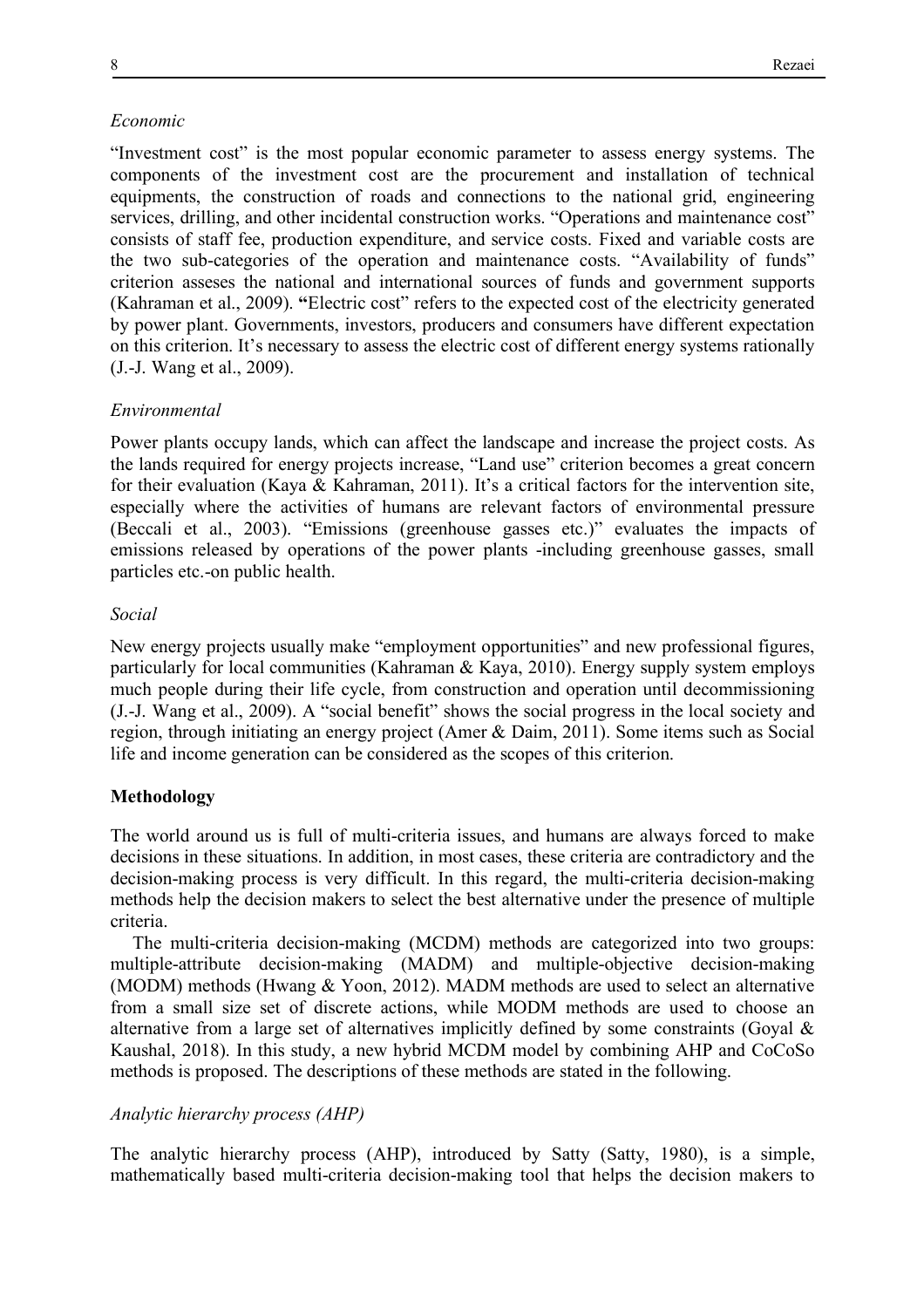organize a complex problem into a hierarchical structure for analyzing relationships pertaining to a goal, objectives, and alternatives. AHP is a widely used discipline that has been applied successfully in various areas such as energy systems (Taylan et al., 2020), business decisions (Cadena et al., 2020), public policy (Hassan & Lee, 2019), heath care (Yzeiri & Baki, 2017) and etc.. It's a flexible method which can accurately convert human judgment to numerical scores in decision-making processes (Forman & Gass, 2001). It also enables the decision makers (DM) to consider both qualitative and quantitative judgments into a decision-making problem (N. Gerdsri & Kocaoglu, 2007).

Several studies investigated the effectiveness of AHP compared with other MCDM methods. For instance, Ghotb and Warren compare AHP and Fuzzy Decision Analysis in a medical arena (Ghotb & Warren, 1995). Their study results show that in the case of limited uncertainties, it is wiser to use AHP. Or in a study focused on the mathematical relationship between AHP and the Non-Traditional Capital Investment Criteria (NCIC) approach in a business arena, Boucher and Gogus concluded that AHP has a superior ability in measuring and controling consistency of judgments using both pair-wise and eigenvector comparisons (Boucher et al., 1997). In short, AHP can be adopted in several types of MCDM problems and despite the method takes more time than other models, results are more accurate and closer to what decision makers think. In this literature, AHP can be appropriately applied as there are some criteria and options involved. A few studies have already successfully adopted AHP for decision-making in energy field (Hussain, 2019; Konstantinos et al., 2019). Therefore, the technique can be a good fit in the case of prioritizing renewable resources.

Pairwise comparisons are applied to rate criteria and options. The relative importance recommended by Saaty is listed in Table 2. Contrary to Saaty, Kocaoglu suggested constant sum approach by allocating 100 points between each pair instead of 1-9 scale (Kocaoglu, 1983). The constant sum method (using 100 points) is believed to be more efficient than 1–9 scale measurement approach (P. Gerdsri, 2009) and therefore, this scale is adopted here in estimating the impact of criteria.

| <b>Intensity</b><br>of weight | <b>Definition</b>              | <b>Explanation</b>                                                                                 |
|-------------------------------|--------------------------------|----------------------------------------------------------------------------------------------------|
|                               | Equal importance               | Two criteria contribute equally to objectives                                                      |
| 3                             | Weak/moderate importance       | Experience and judgment slightly favored one criteria over<br>another                              |
| 5                             | Strong or essential importance | Experience and judgment strongly favor one criteria over<br>another                                |
|                               | Very strong importance         | A criterion is favored very strongly over another                                                  |
| 9                             | Absolute importance            | The evidence favoring one criteria over another is of the<br>highest possible order of affirmation |
| 2, 4, 6, 8                    | Intermediate values            | These values can be used to represent intermediate values                                          |

**Table 2** The AHP pair-wise comparison scale (Saaty, 1977)

*Combined compromise solution (CoCoSo) method*

CoCoSo is a new multi-attribute decision-making method that presented by Yazdani et al. (2018). This is a combined compromise decision-making method that originates from some famous methods like WASPAS and GRA.

The steps of the CoCoSo method are presented as follows:

Step 1- Construct the initial decision-making matrix, shown as follows: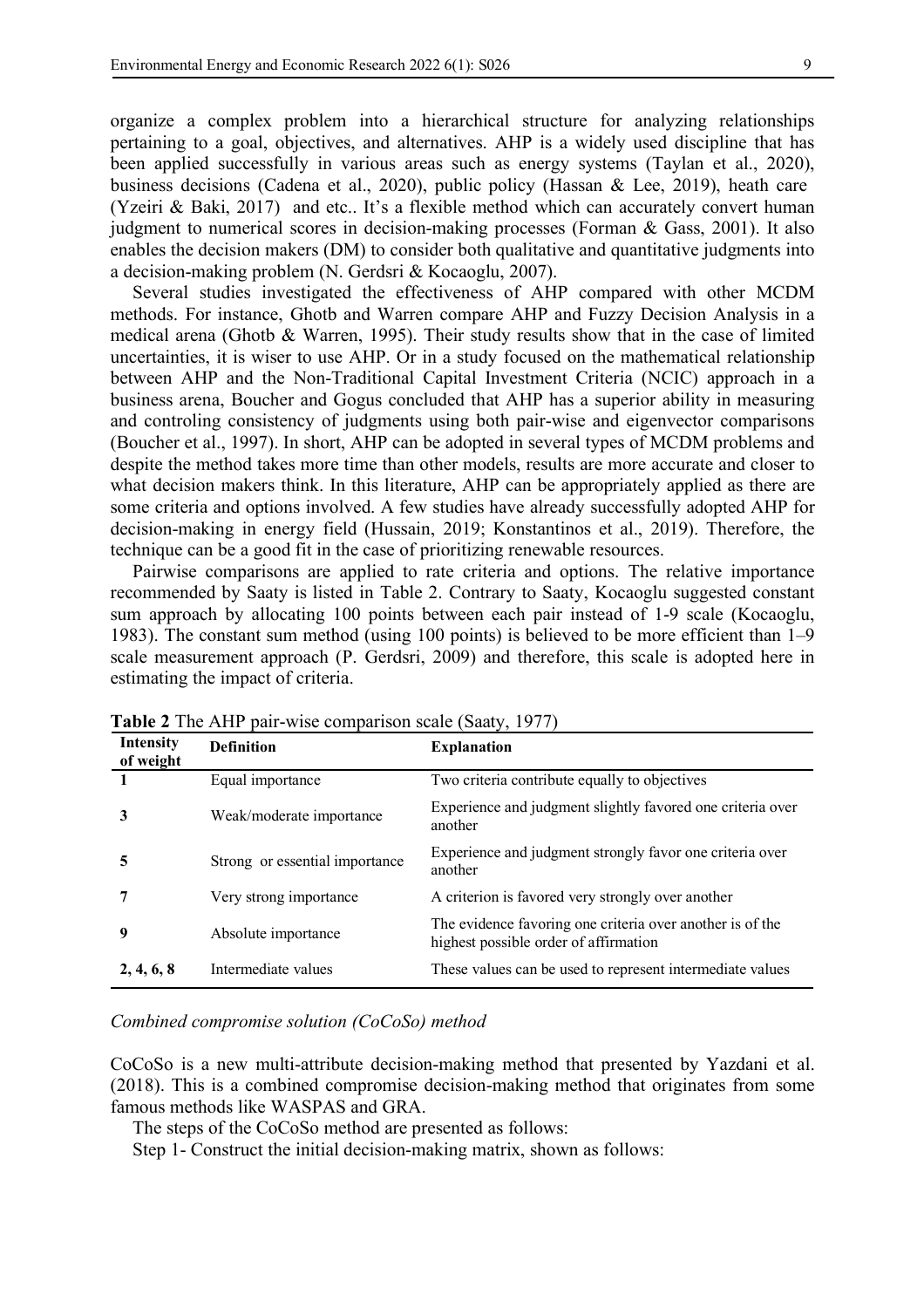$$
x_{ij} = \begin{bmatrix} x_{11} & x_{12} & \dots & x_{1n} \\ x_{21} & x_{22} & \dots & x_{2n} \\ \dots & \dots & \dots & \dots \\ x_{m1} & x_{m2} & \dots & x_{mn} \end{bmatrix}, i \in \{1, 2, \dots, m\}; j \in \{1, 2, \dots, n\}.
$$
 (1)

Step 2- Calculate the normalized decision matrix according to compromise normalization equation (Zeleny, 1973):

$$
r_{ij} = \begin{cases} \frac{x_{ij} - \min_{i} x_{ij}}{\max_{i} x_{ij} - \min_{i} x_{ij}}; & j \in \Omega_{max} \\ \frac{\max_{i} x_{ij} - x_{ij}}{\max_{i} x_{ij} - \min_{i} x_{ij}}; & j \in \Omega_{min} \end{cases}
$$
(2)

Where  $\Omega_{max}$  and  $\Omega_{min}$  represent the sets of benefit and cost criteria, respectively.

Step 3- Calculate the sum of the weighted comparability sequence for each alternative (Equation 3).

$$
S_i = \sum_{j=1}^n (w_j r_{ij})
$$
\n(3)

Similarly, calculate the sum of the power weight of comparability sequences for each alternative (Equation 4).

$$
P_i = \sum_{j=1}^{n} (r_{ij})^{w_j}
$$
 (4)

Step 4- Three appraisal score strategies are proposed to calculate the relative weights of the alternatives (Equation 5-7).

$$
k_{ia} = \frac{S_i + P_i}{\sum_{i=1}^{m} (S_i + P_i)}
$$
(5)

$$
k_{ib} = \frac{S_i}{\min_i S_i} + \frac{P_i}{\min_i P_i} \tag{6}
$$

$$
k_{ic} = \frac{\lambda(S_i) + (1 - \lambda)(P_i)}{\lambda \max_i S_i + (1 - \lambda) \max_i P_i}; \quad 0 \le \lambda \le 1
$$
\n<sup>(7)</sup>

Where in Equation 7,  $\lambda$  is chosen by decision-makers (usually  $\lambda$  is equal to 0.5).

Step 5- Calculate  $k_i$  for all the alternatives (Equation 8). Rank the alternatives based on the decreasing values of  $k_i$ 's.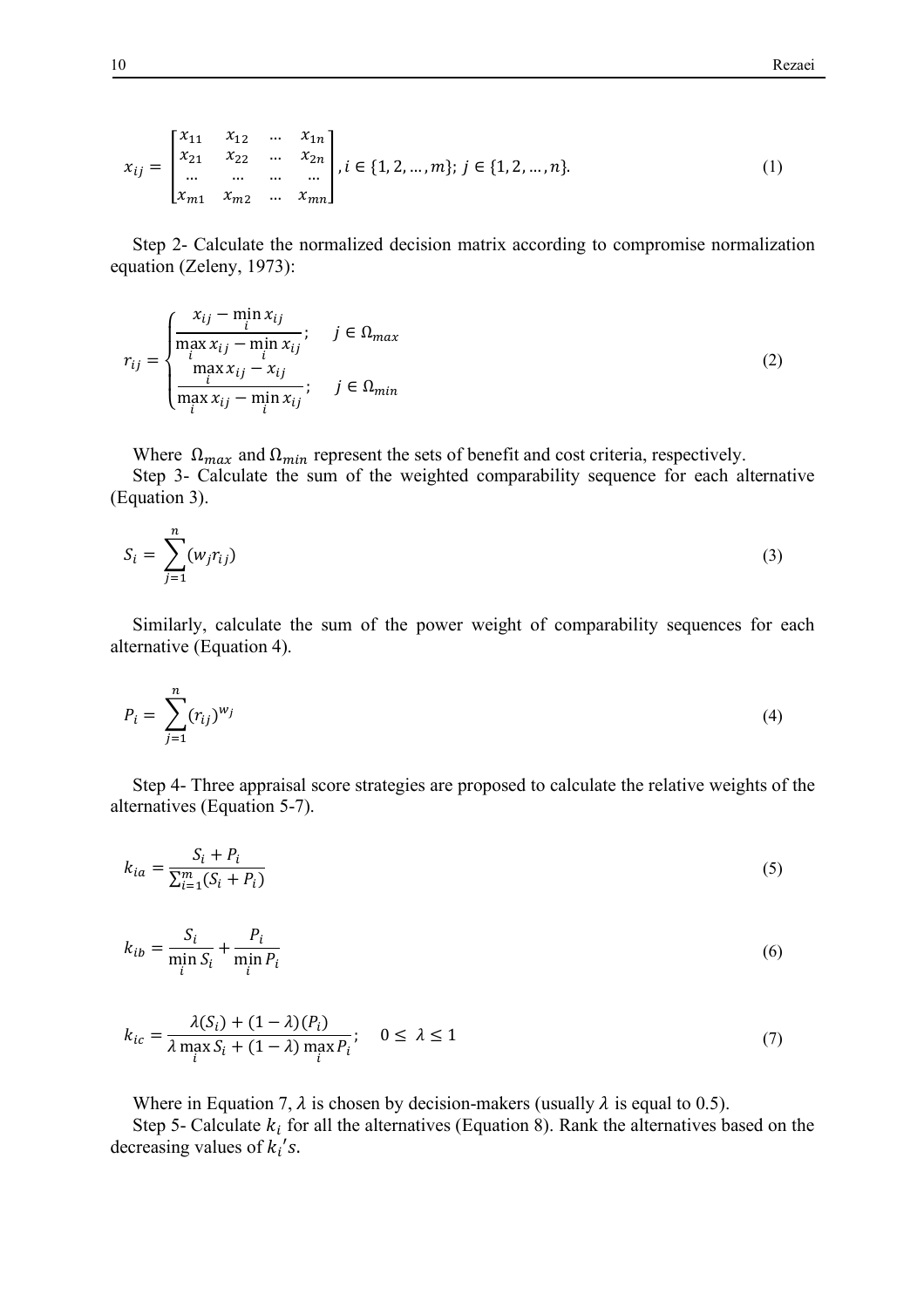$$
k_i = \sqrt[3]{k_{ia}k_{ib}k_{ic}} + \frac{k_{ia} + k_{ib} + k_{ic}}{3}
$$
\n<sup>(8)</sup>

#### **Results and discussion**

In this study a new hybrid MCDM model by combining AHP and CoCoSo is proposed to rank Iran's RE sources. First AHP method is applied to weight the criteria. Then, CoCoSo method is used to rank the alternatives.

The AHP model is shown in Figure 7. The model is composed of three level comparisons: goal, criteria, and sub criteria. The sub-criteria level is applied for better appraisal of each criterion.

To identify the significance of each parameter, criteria, and sub-criteria are compared with each other. Experts' subjective judgments are then used for pairwise comparison, which subsequently, weight of criteria, and sub-criteria are obtained.



**Figure 7.** AHP structure.

A survey was developed for acquiring subjective judgments from experts. They were asked to make pairwise comparisons of the criteria with respect to the goal and sub-criteria with respect to each criterion. Using constant sum method (100 points), experts were asked to express their judgment of one element versus another. In comparing two criteria, for instance, 60 points is for the technical criterion and 40 point is for the social criterion.

Tables 3 and 4 show the weights of criteria and sub-criteria that obtained by AHP method. As shown in Table 3, the economic criterion with relative weights of 0.565 has the highest value. This is thus the main parameter that the government should address in order to the energy transition. Technical criterion comes as the second with the weight of 0.262, and environmental aspect is found by experts to be the least important factor with the weight of only 0.055. Through the investigation of sub-criteria, it is revealed that reliability is the most important criterion for the technical aspect. Table 4 also represents that investment cost, land use, and job opportunities are the most consequential sub-criteria for the economic, environmental, and social benefits criteria respectively.

In this section, CoCoSo method is used to rank the alternatives. The criteria weights that obtained by AHP method is used as input parameters of CoCoSo method. The decisionmaking matrix values are obtained by the experts' opinions. After normalization of the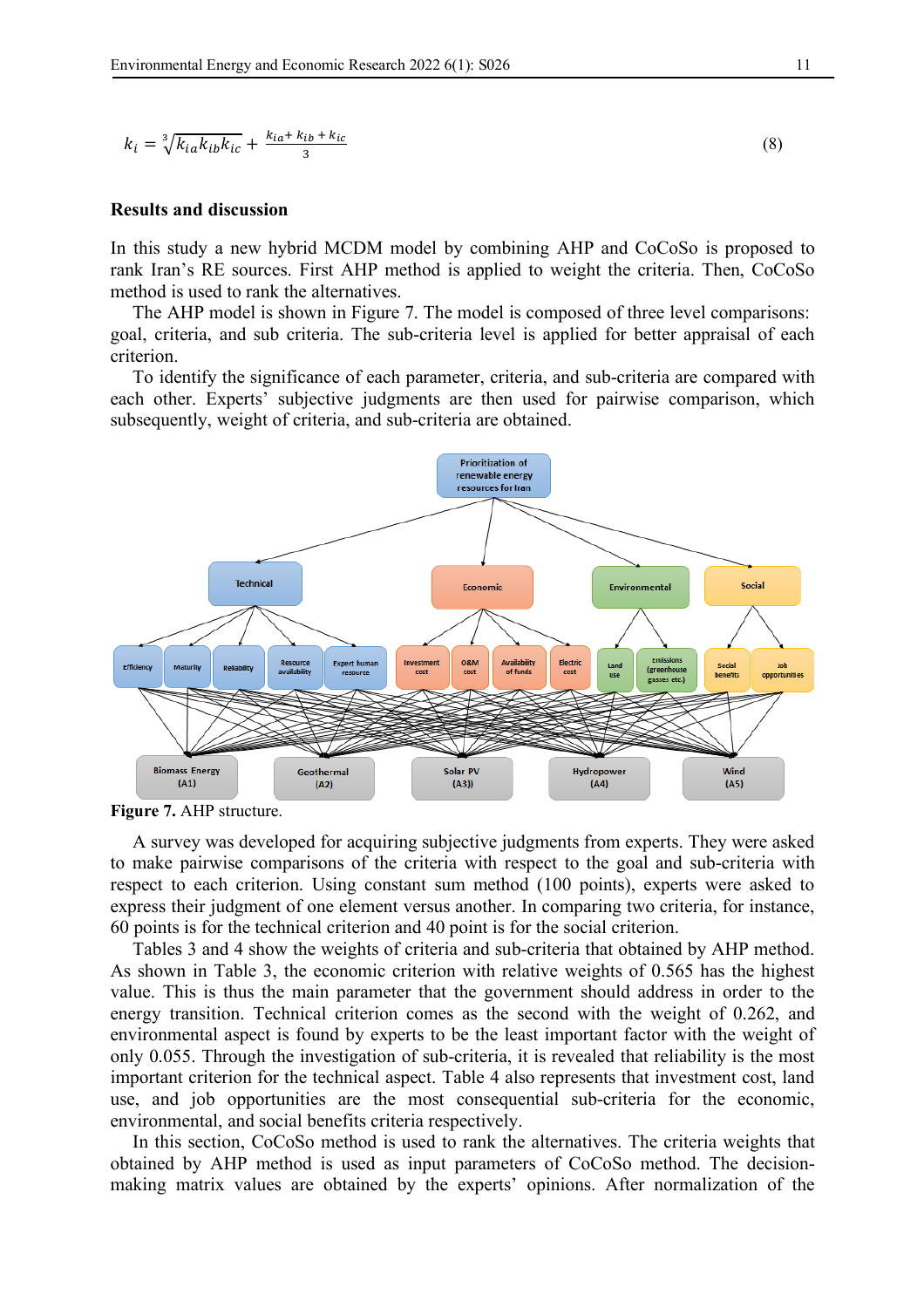decision matrix, sum of the weighted comparability sequence for each alternative is calculated (Table 5). Similarly, as shown in Table 6, sum of the power weight of comparability sequences is calculated by Equation 4.

| Table 3. Relative weights of criteria. |        |  |  |  |  |
|----------------------------------------|--------|--|--|--|--|
| Criteria                               | Weight |  |  |  |  |
| Technical                              | 0.262  |  |  |  |  |
| Economic                               | 0.565  |  |  |  |  |
| Environmental                          | 0.055  |  |  |  |  |
| Social                                 | 0.118  |  |  |  |  |

### **Table 4.** Weights of sub-criteria.

| Id              | Sub-criteria                       | <b>Relative impact</b> |
|-----------------|------------------------------------|------------------------|
| C <sub>1</sub>  | Efficiency                         | 0.076                  |
| C <sub>2</sub>  | Maturity                           | 0.137                  |
| C <sub>3</sub>  | Reliability                        | 0.369                  |
| C <sub>4</sub>  | Resource availability              | 0.364                  |
| C <sub>5</sub>  | Expert human resource              | 0.054                  |
| C <sub>6</sub>  | Investment cost                    | 0.441                  |
| C7              | $O&M$ cost                         | 0.127                  |
| C8              | Availability of funds              | 0.142                  |
| C9              | Electric cost                      | 0.289                  |
| C10             | Land use                           | 0.750                  |
| C11             | Emissions (greenhouse gasses etc.) | 0.250                  |
| C <sub>12</sub> | Job opportunities                  | 0.750                  |
| C13             | Social benefits                    | 0.250                  |

#### **Table 5.** Weighted comparability sequence

|                | C1    | C <sub>2</sub> | C <sub>3</sub> | C4    | C <sub>5</sub> | C6    | C7             | C8    | C <sub>9</sub> | C10   | C11            | C12   | C13   |           |
|----------------|-------|----------------|----------------|-------|----------------|-------|----------------|-------|----------------|-------|----------------|-------|-------|-----------|
| Weights        | 0.076 | 0.137          | 0.369          | 0.364 | 0.054          | 0.441 | 0.127          | 0.142 | 0.289          | 0.75  | 0.25           | 0.75  | 0.25  | <b>Si</b> |
|                | max   | max            | max            | max   | max            | min   | $\cdot$<br>mın | max   | min            | min   | $\cdot$<br>mın | max   | max   |           |
| A1             | 0.063 | 0.000          | 0.079          | 0.182 | 0.018          | 0.000 | 0.051          | 0.000 | 0.193          | 0.167 | 0.000          | 0.563 | 0.000 | 1.315     |
| A2             | 0.076 | 0.000          | 0.053          | 0.000 | 0.000          | 0.110 | 0.038          | 0.000 | 0.193          | 0.250 | 0.062          | 0.375 | 0.000 | 1.157     |
| A <sub>3</sub> | 0.000 | 0.069          | 0.369          | 0.364 | 0.036          | 0.441 | 0.013          | 0.114 | 0.289          | 0.750 | 0.250          | 0.750 | 0.250 | 3.694     |
| A4             | 0.025 | 0.137          | 0.000          | 0.091 | 0.054          | 0.331 | 0.127          | 0.142 | 0.193          | 0.000 | 0.062          | 0.000 | 0.250 | 1.412     |
| A5             | 0.076 | 0.000          | 0.316          | 0.182 | 0.036          | 0.221 | 0.000          | 0.028 | 0.000          | 0.417 | 0.188          | 0.000 | 0.000 | 1.463     |

## **Table 6.** Power weight of comparability sequences

|                | C1    | C <sub>2</sub> | C <sub>3</sub> | C <sub>4</sub> | C5    | C <sub>6</sub> | C7    | C8    | C9    | C10   | C11   | C12   | C13   |        |
|----------------|-------|----------------|----------------|----------------|-------|----------------|-------|-------|-------|-------|-------|-------|-------|--------|
| Weights        | 0.076 | 0.137          | 0.369          | 0.364          | 0.054 | 0.441          | 0.127 | 0.142 | 0.289 | 0.75  | 0.25  | 0.75  | 0.25  | Pi     |
|                | max   | max            | max            | max            | max   | mın            | min   | max   | mın   | mın   | mın   | max   | max   |        |
| A1             | 0.986 | 0.000          | 0.566          | 0.777          | 0.942 | 0.000          | 0.890 | 0.000 | 0.889 | 0.324 | 0.000 | 0.806 | 0.000 | 6.181  |
| A2             | 000   | 0.000          | 0.488          | 0.000          | 0.000 | 0.543          | 0.858 | 0.000 | 0.889 | 0.439 | 0.707 | 0.595 | 0.000 | 5.518  |
| A <sub>3</sub> | 0.000 | 0.909          | 1.000          | 1.000          | 0.978 | 1.000          | 0.746 | 0.969 | 000.1 | 1.000 | 1.000 | 1.000 | 1.000 | 11.603 |
| A4             | 0.920 | 1.000          | 0.000          | 0.604          | 1.000 | 0.881          | 1.000 | 1.000 | 0.889 | 0.000 | 0.707 | 0.000 | 1.000 | 9.001  |
| A5             | .000  | 0.000          | 0.945          | 0.7            | 0.978 | 0.737          | 0.000 | 0.796 | 0.000 | 0.643 | 0.931 | 0.000 | 0.000 | 6.806  |

In this step the values of  $k_a$ ,  $k_b$ , and  $k_c$  are calculated by Equations 5-7. Then, the values of  $k$  are calculated by Equation 8 (Table 7). The ranks of alternatives are based on the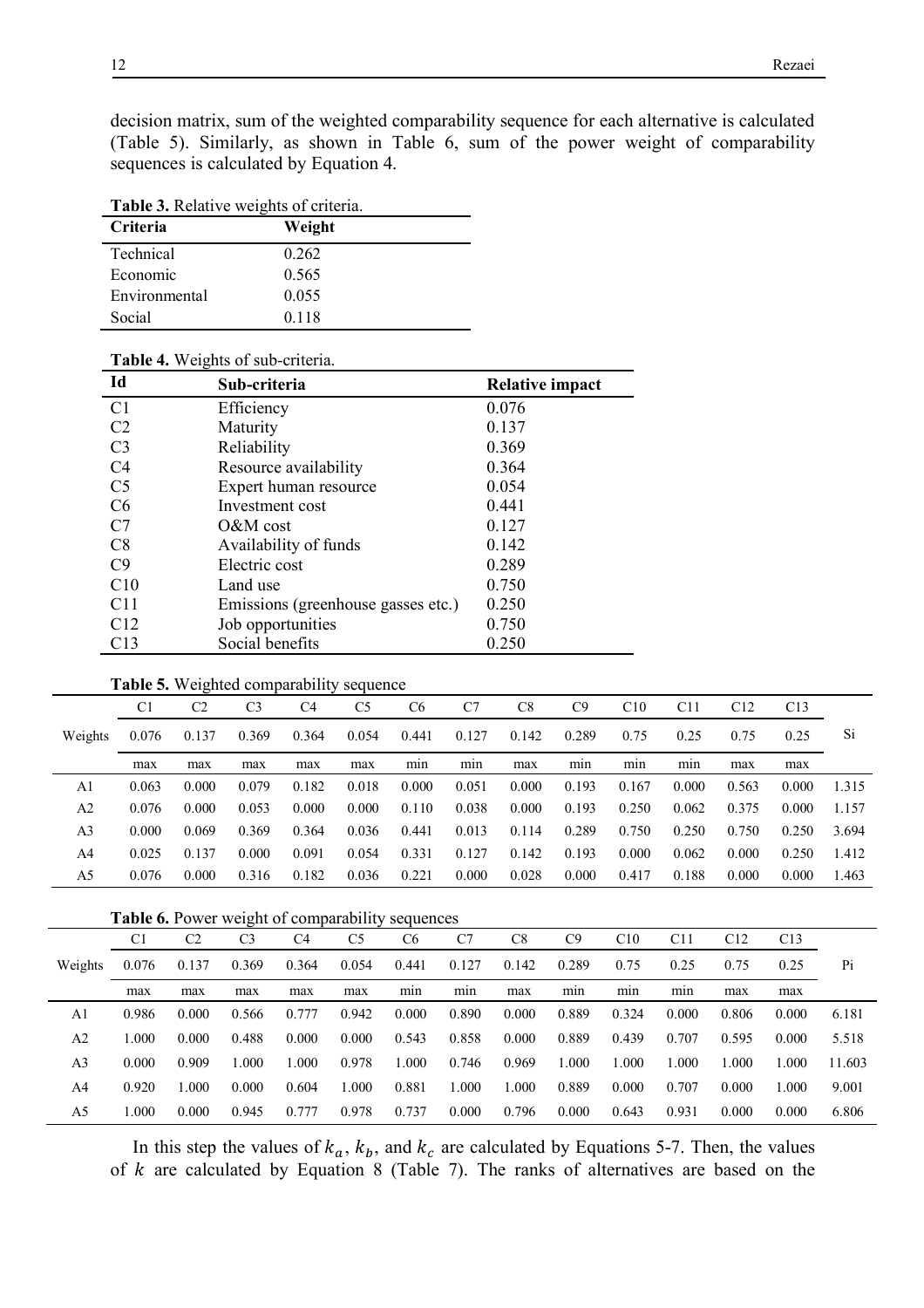decreasing values of  $k$ . As is shown in Table 7, the results demonstrate that solar PV is the most preferable energy option for Iran.

|                | ka    |                |                 | Ranks kb Ranks kc Ranks k Ranks |         |                |                 |               |
|----------------|-------|----------------|-----------------|---------------------------------|---------|----------------|-----------------|---------------|
| A1             | 0.156 |                | 4 2.256         |                                 | 4 0.490 |                | 4 1.524         | -4            |
| A2             | 0.139 | 5 <sup>5</sup> | 2.000           | 5 <sup>5</sup>                  | 0.436   | 5 <sup>5</sup> | 1 3 5 3         | -5            |
| A <sup>3</sup> | 0.318 |                | $1 \quad 5.295$ |                                 | 1 1.000 |                | $1 \quad 3.393$ |               |
| A4             | 0.216 | 2              | 2.851           | $\overline{2}$                  | 0.681   | 2              | 1998            | 2             |
| A5.            | 0.172 | $\mathcal{F}$  | 2.498           | 3                               | 0.541   | $\mathcal{E}$  | 1.685           | $\mathcal{F}$ |

**Table 7.** Ranks of the alternatives

A comparison between the results of this study and other studies is shown in Table 8. According to Table 8, the AHP-CoCoSo method has not been used so far. Also, in this research, in addition to technical criteria, all dimensions of sustainable development (economic, environmental and social) have been considered. As shown in Table 8, different prioritization results have been obtained in different studies. Various reasons for this difference in the results can be stated:

- The criteria used in these studies to evaluate renewable energy sources were different.
- Evaluations are based on the geographical characteristics and the potential of each country in relation to renewable energy.
- Because different MCDM methods have been used, and since these methods have different algorithms, different results have been obtained.

| <b>References</b>                | Country  | <b>Method</b>                     | <b>Best resource</b> |
|----------------------------------|----------|-----------------------------------|----------------------|
| (Nigim et al., 2004)             | Canada   | AHP & SIMUS                       | Solar                |
| $($ Amer & Daim, 2011)           | Pakistan | AHP                               | <b>Biomass</b>       |
| (M. Kabak & Dağdeviren,<br>2014) | Turkey   | <b>ANP</b>                        | Hydro power          |
| (Ishfaq et al., $2018$ )         | Pakistan | AHP-VIKOR & AHP-<br><b>TOPSIS</b> | Hydel power          |
| (Abdel-Basset et al., 2021)      | Egypt    | AHP-VIKOR & AHP-<br><b>TOPSIS</b> | Solar                |
| This study                       | Iran     | AHP-CoCoSo                        | Solar                |

**Table 8.** Comparison of various studies in the prioritization of renewable energy sources

In order to validate the results, the proposed method is compared with TOPSIS method, which is one of the typical MCDM methods. It should be noted that for the weights of the criteria, the results of the AHP method have been used. In the TOPSIS method, first the normalized decision matrix must be obtained and then the weighted normalized decision matrix must be calculated.

In the next step, the distance from the ideal best  $(d_{ib})$  and the distance from the ideal worst  $(d_{iw})$  should be calculated and after calculating the closeness coefficient (cl<sub>i</sub>), they should be ranked in descending order.

As shown in Table 9, the best option is solar energy. The result is in accordance with the result of AHP-CoCoSo method, which shows the accuracy of the proposed method. It should be noted that as previously described, the algorithms and steps of the methods are different, indicating that other differences in the results are logical.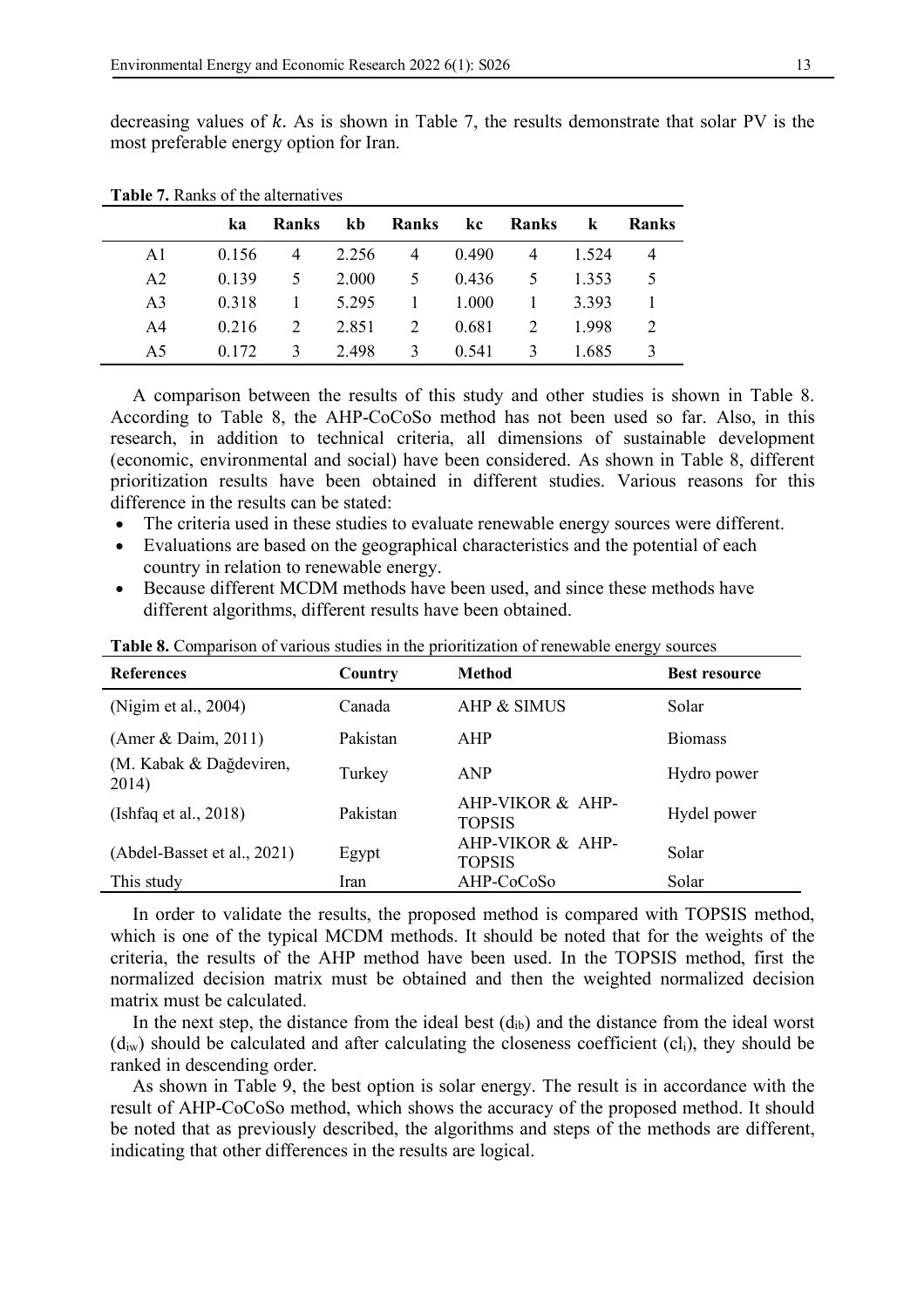|    | d <sub>ib</sub> | $\mathbf{d}_{\text{iw}}$ | Cli   | <b>Ranks</b> |
|----|-----------------|--------------------------|-------|--------------|
| A1 | 3.133           | 1.824                    | 0.368 |              |
| A2 | 3.071           | 1.818                    | 0.372 | 3            |
| A3 | 0.454           | 4.295                    | 0.904 |              |
| A4 | 3.640           | 1.904                    | 0.343 | 5            |
| A5 | 2.569           | 2.465                    | 0.490 |              |

**Table 9.** Ranks of the alternatives by TOPSIS method

## **Conclusion**

This literature appraised and analyzed the five main RE resources in Iran that is estimated to play a more significant role in the future of Iran's energy sector. Various criteria can be defined to evaluate these renewable energies, which, in this study, in addition to technical criteria, all dimensions of sustainable development (economic, environmental and social) have been considered for a comprehensive evaluation of these resources. A new Hybrid MCDM model by combining AHP and CoCoSo methods proposed to prioritize and rank the most important RE resources in Iran. First by AHP method the weights of criteria were calculated. Then using CoCoSo method, the ranks of RE sources were obtained. Finally, the proposed method was compare with TOPSIS as a typical MCDM method.

Applying the method, it was determined that solar PV is the best option for sustainable energy development for Iran. It was also found that economic parameter is the most important factor that should be carefully taken into account. In addition, reliability, investment cost, land use, and job opportunities were the most consequential sub-criteria for the technical, economic, environmental, and social criteria, respectively.

The method accompanied by AHP-CoCoSo for the first time for the country would help policy makers and managers to have a better decision making. Investments can be allocated considering RE alternatives specified as well as criteria discussed in this paper. In this study, we have sought an efficient decision with a comprehensive view through considering all effective factors. This will prevent hasty policies from taking into account the wrong factors.

The country has a specific climatic condition with unique geopolitical and geographical features, and thus, no single alternative can be considered as an ideal solution for the whole country. However, a combination of multiple suitable technologies offers diversity, system redundancy, and long-term sustainable development. Development of renewable energies can help in reducing air pollution problem in big cities of Iran. It can also bring a unique opportunity for more exporting of fossil fuels and also energy security that can increase Iran's geopolitical position in the region. The AHP-CoCoSo model applied in this paper can further be used for the long-term national RE policy or assessing RE usage for major cities in Iran. Some suggestions for future research are as follows:

- Considering uncertainty and using fuzzy logic in the proposed model.
- Applying the proposed method in other countries.
- Applying other MCDM methods and comparing with the results of this research.
- Performing sensitivity analysis to evaluate the effect of the criteria on the results.

#### **References**

- Abbaszadeh, P., Maleki, A., Alipour, M., & Maman, Y. K. (2013). Iran's oil development scenarios by 2025. Energy Policy, 56, 612–622.
- Abdel-Basset, M., Gamal, A., Chakrabortty, R. K., & Ryan, M. J. (2021). Evaluation approach for sustainable renewable energy systems under uncertain environment: A case study. Renewable Energy, 168, 1073–1095.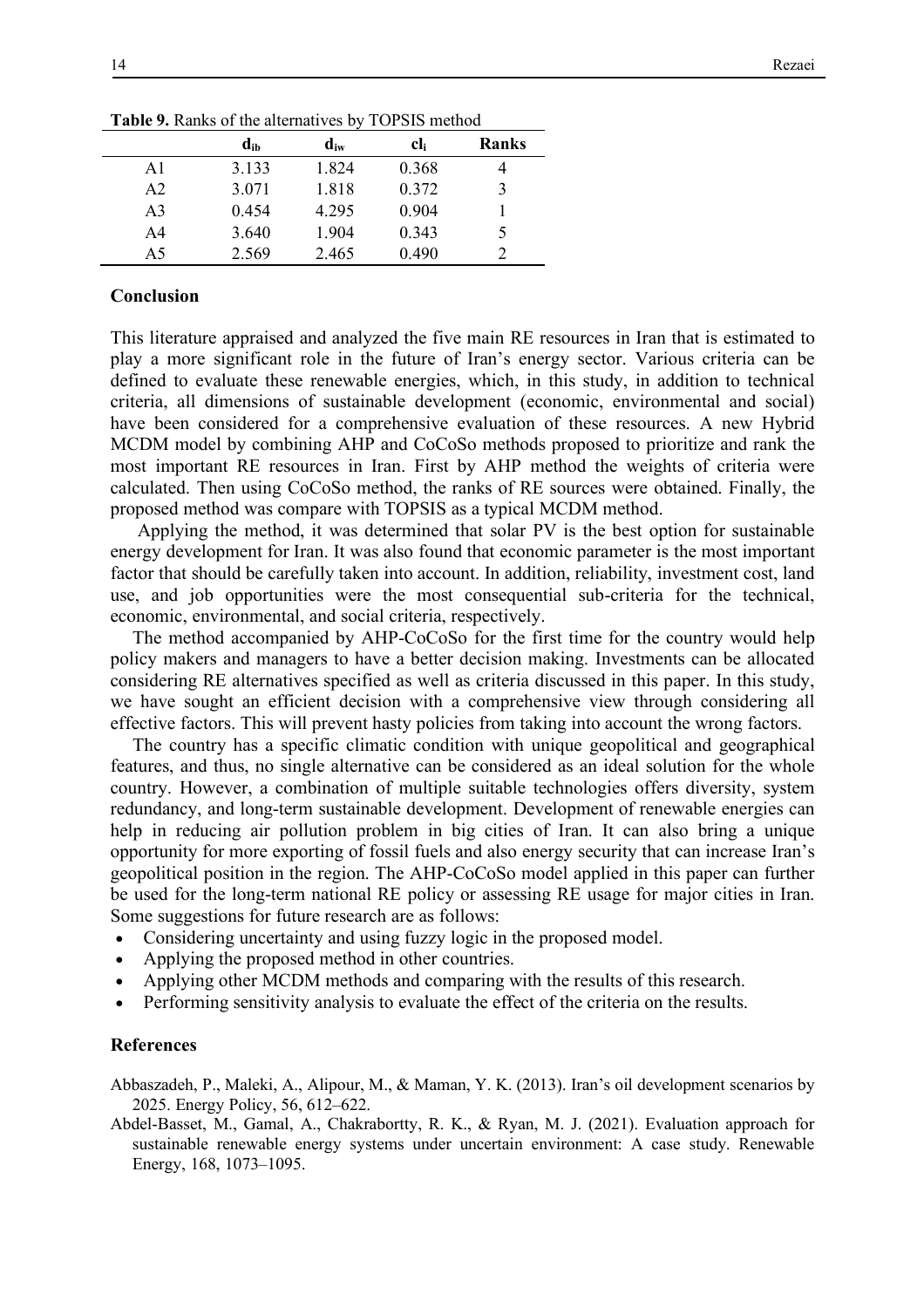- Afgan, N. H., & Carvalho, M. G. (2008). Sustainability assessment of a hybrid energy system. Energy Policy, 36(8), 2903–2910.
- Ahmadipari, M., Hoveidi, H., & Ghobadi, M. (2020). A Fuzzy Outranking Model to Assess the Effects of Energy-Intensive Infrastructures on Wildlife Habitats (Case Study: Markazi Province). Environmental Energy and Economic Research, 4(4), 281–293.
- Amer, M., & Daim, T. U. (2011). Selection of renewable energy technologies for a developing county: A case of Pakistan. Energy for Sustainable Development, 15(4), 420–435.
- Aras, H., Erdoğmuş, Ş., & Koç, E. (2004). Multi-criteria selection for a wind observation station location using analytic hierarchy process. Renewable Energy, 29(8), 1383–1392.
- Ardebili, M. S., Ghobadian, B., Najafi, G., & Chegeni, A. (2011). Biodiesel production potential from edible oil seeds in Iran. Renewable and Sustainable Energy Reviews, 15(6), 3041–3044.
- Asgharizadeh, E., Torabi, S. A., Mohaghar, A., & Zare-Shourijeh, M. A. (2019). Sustainable Supply Chain Network Design: A Review on Quantitative Models Using Content Analysis. Environmental Energy and Economic Research, 3(2), 143–176.
- Atabi, F. (2004). Renewable energy in Iran: Challenges and opportunities for sustainable development. International Journal of Environmental Science & Technology, 1(1), 69–80.
- Atmaca, E., & Basar, H. B. (2012). Evaluation of power plants in Turkey using Analytic Network Process (ANP). Energy, 44(1), 555–563.
- Baležentis, T., & Streimikiene, D. (2017). Multi-criteria ranking of energy generation scenarios with Monte Carlo simulation. Applied Energy, 185, 862–871.
- Baris, K., & Kucukali, S. (2012). Availibility of renewable energy sources in Turkey: Current situation, potential, government policies and the EU perspective. Energy Policy, 42, 377–391.
- Beccali, M., Cellura, M., & Mistretta, M. (2003). Decision-making in energy planning. Application of the Electre method at regional level for the diffusion of renewable energy technology. Renewable Energy, 28(13), 2063–2087.
- Begić, F., & Afgan, N. H. (2007). Sustainability assessment tool for the decision making in selection of energy system—Bosnian case. Energy, 32(10), 1979–1985.
- Behboudi, D., Mohamadzadeh, P., & Moosavi, S. (2017). The nexus of renewable energy-sustainable development-environmental quality in Iran: Bayesian VAR approach. Environmental Energy and Economic Research, 1(3), 321–332.
- Boucher, T. O., Gogus, O., & Wicks, E. M. (1997). A comparison between two multiattribute decision methodologies used in capital investment decision analysis. The Engineering Economist, 42(3), 179–202.
- Cadena, M. A. T., Medina, E. M. P., Burgos, M. J., & Vaca, F. J. (2020). Neutrosophic AHP in the analysis of Business Plan for the company Rioandes bus tours. Neutrosophic Sets and Systems, 34, 16.
- Chaharsooghi, S. K., & Rezaei, M. (2016). Prediction of Iran's renewable energy generation in the fifth development plan. International Journal of Services and Operations Management, 25(1), 120– 133.
- Chaharsooghi, S. K., Rezaei, M., & Alipour, M. (2015). Iran's energy scenarios on a 20-year vision. International Journal of Environmental Science and Technology, 12(11), 3701–3718.
- Chatzimouratidis, A. I., & Pilavachi, P. A. (2007). Objective and subjective evaluation of power plants and their non-radioactive emissions using the analytic hierarchy process. Energy Policy, 35(8), 4027–4038.
- Doukas, H., Karakosta, C., & Psarras, J. (2010). Computing with words to assess the sustainability of renewable energy options. Expert Systems with Applications, 37(7), 5491–5497.
- Farajollahi, M., Sarmadi, M. R., Abbasi, A., Maleki, H., & Azizi, M. (2018). Investigation and Selection of the Most Efficient Method of Citizenship Education for Household Waste Source Separation Based on the KHAN-FAHP Model. Environmental Energy and Economic Research, 2(3), 161–175.
- Forman, E. H., & Gass, S. I. (2001). The analytic hierarchy process—An exposition. Operations Research, 49(4), 469–486.
- Gerdsri, N., & Kocaoglu, D. F. (2007). Applying the Analytic Hierarchy Process (AHP) to build a strategic framework for technology roadmapping. Mathematical and Computer Modelling, 46(7–8), 1071–1080.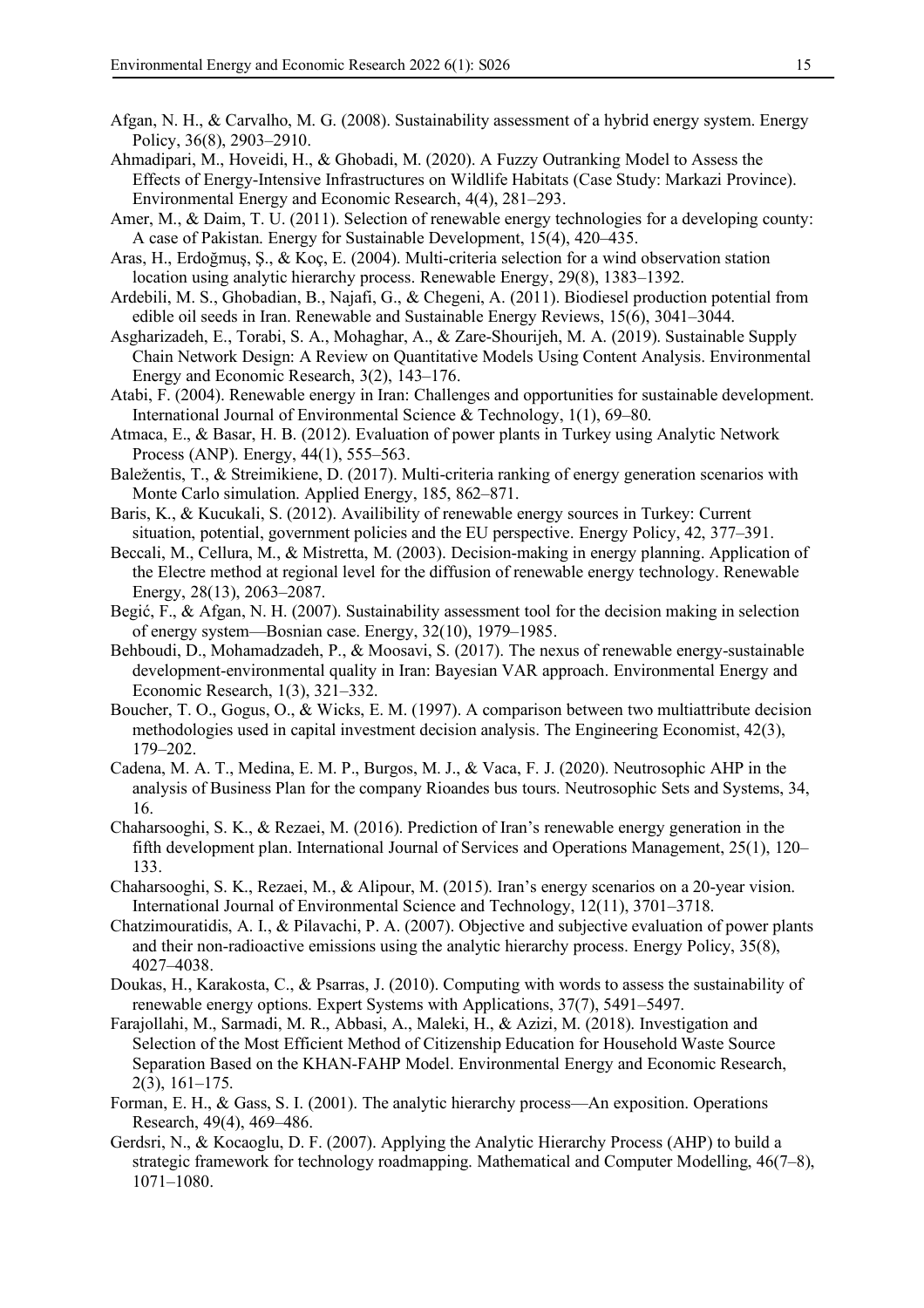- Gerdsri, P. (2009). A systematic approach to developing national technology policy and strategy for emerging technologies. Portland State University.
- Ghadimi, A. A., Razavi, F., & Mohammadian, B. (2011). Determining optimum location and capacity for micro hydropower plants in Lorestan province in Iran. Renewable and Sustainable Energy Reviews, 15(8), 4125–4131.
- Ghasempour, R., Nazari, M. A., Ebrahimi, M., Ahmadi, M. H., & Hadiyanto, H. (2019). Multi-Criteria Decision Making (MCDM) Approach for Selecting Solar Plants Site and Technology: A Review. International Journal of Renewable Energy Development, 8(1).
- Ghobadi, M., & Ahmadipari, M. (2018). Environmental planning for wind power plant site selection using a Fuzzy PROMETHEE-Based outranking method in geographical information system. Environmental Energy and Economic Research, 2(2), 75–87.
- Ghobadian, B., Najafi, G., Rahimi, H., & Yusaf, T. F. (2009). Future of renewable energies in Iran. Renewable and Sustainable Energy Reviews, 13(3), 689–695.
- Ghorashi, A. H., & Rahimi, A. (2011). Renewable and non-renewable energy status in Iran: Art of know-how and technology-gaps. Renewable and Sustainable Energy Reviews, 15(1), 729–736.
- Ghotb, F., & Warren, L. (1995). A case study comparison of the analytic hierarchy process and a fuzzy decision methodology. The Engineering Economist, 40(3), 233–246.
- Gielen, D., Boshell, F., Saygin, D., Bazilian, M. D., Wagner, N., & Gorini, R. (2019). The role of renewable energy in the global energy transformation. Energy Strategy Reviews, 24, 38–50.
- Gökçek, M., Bayülken, A., & Bekdemir, Ş. (2007). Investigation of wind characteristics and wind energy potential in Kirklareli, Turkey. Renewable Energy, 32(10), 1739–1752.
- Goyal, R. K., & Kaushal, S. (2018). Deriving crisp and consistent priorities for fuzzy AHP-based multicriteria systems using non-linear constrained optimization. Fuzzy Optimization and Decision Making, 17(2), 195–209.
- Haghparast, M., Haji Seyed Mirza Hosseini, S. A., Mansouri, N., & Ghodousi, J. (2020). Comprehensive Environmental Monitoring based on Stations of Environmental Pollutants (Air, Water and Soil) in Tehran. Environmental Energy and Economic Research, 4(4), 263–279.
- Hamzeh, Y., Ashori, A., Mirzaei, B., Abdulkhani, A., & Molaei, M. (2011). Current and potential capabilities of biomass for green energy in Iran. Renewable and Sustainable Energy Reviews, 15(9), 4934–4938.
- Hassan, M. H., & Lee, J. (2019). Policymakers' perspective about e-Government success using AHP approach: Policy implications towards entrenching Good Governance in Pakistan. Transforming Government: People, Process and Policy.
- Hepbasli, A. (2008). A key review on exergetic analysis and assessment of renewable energy resources for a sustainable future. Renewable and Sustainable Energy Reviews, 12(3), 593–661.
- Höfer, T., & Madlener, R. (2020). A participatory stakeholder process for evaluating sustainable energy transition scenarios. Energy Policy, 139, 111277.
- Hosseini, S. H., Dehkordi, B. H., Abedi, M., & Oskooi, B. (2021). Implications for a Geothermal Reservoir at Abgarm, Mahallat, Iran: Magnetic and Magnetotelluric Signatures. Natural Resources Research, 30(1), 259–272.
- Hussain Mirjat, N., Uqaili, M. A., Harijan, K., Mustafa, M. W., Rahman, M., & Khan, M. (2018). Multi-criteria analysis of electricity generation scenarios for sustainable energy planning in Pakistan. Energies, 11(4), 757.
- Hussain, N. (2019). Development of Energy Modeling and Decision Support Framework for Sustainable Electricity System of Pakistan [PhD Thesis]. Mehran University of Eng. & Technology, Jamshoro.
- Hwang, C.-L., & Yoon, K. (2012). Multiple attribute decision making: Methods and applications a state-of-the-art survey (Vol. 186). Springer Science & Business Media.
- Ishfaq, S., Ali, S., & Ali, Y. (2018). Selection of optimum renewable energy source for energy sector in Pakistan by using MCDM approach. Process Integration and Optimization for Sustainability, 2(1), 61–71.
- Jahangiri, M., Shamsabadi, A. A., Mostafaeipour, A., Rezaei, M., Yousefi, Y., & Pomares, L. M. (2020). Using fuzzy MCDM technique to find the best location in Qatar for exploiting wind and solar energy to generate hydrogen and electricity. International Journal of Hydrogen Energy, 45(27), 13862–13875.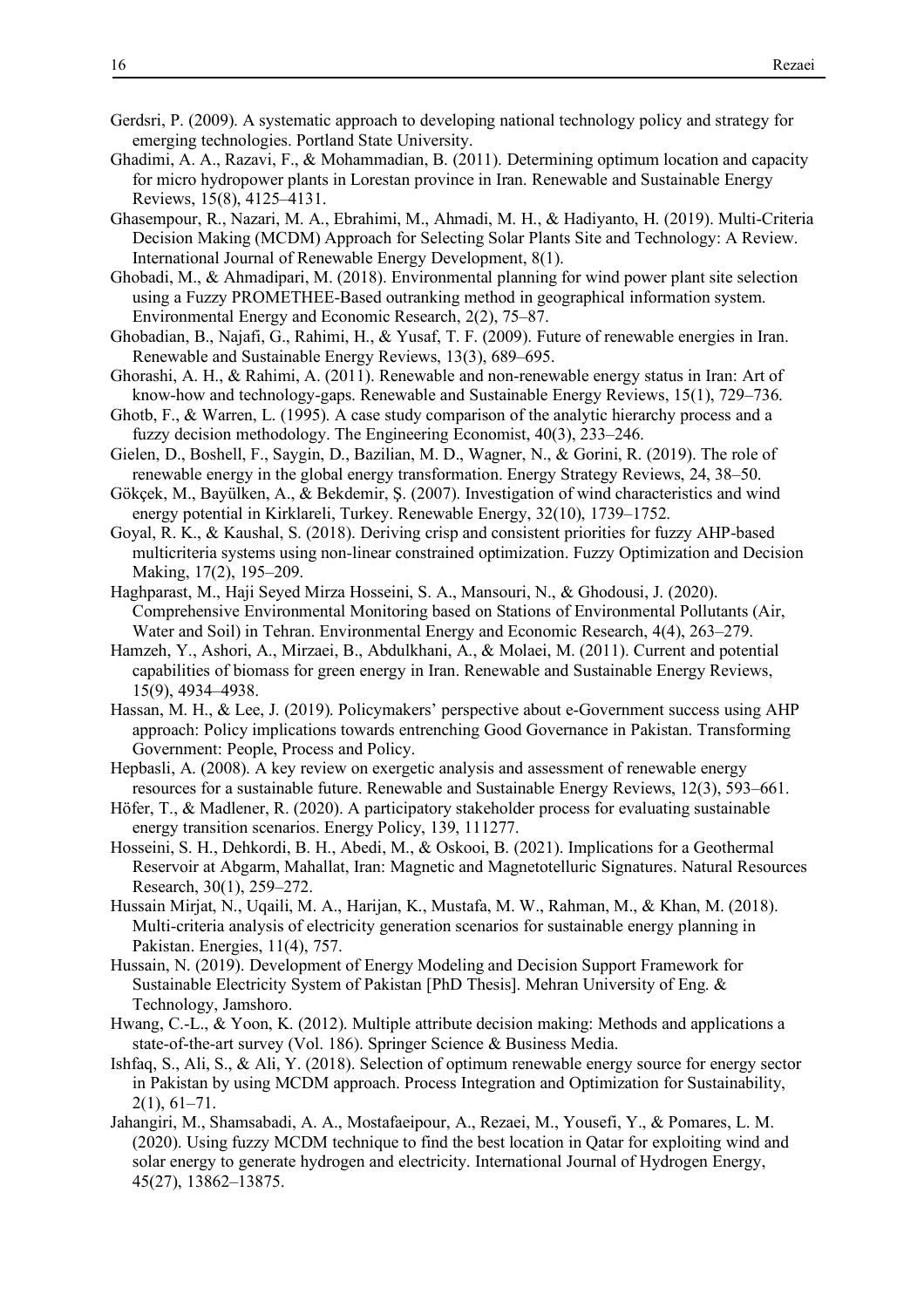- Jing, Y.-Y., Bai, H., & Wang, J.-J. (2012). A fuzzy multi-criteria decision-making model for CCHP systems driven by different energy sources. Energy Policy, 42, 286–296.
- Kabak, M., & Dağdeviren, M. (2014). Prioritization of renewable energy sources for Turkey by using a hybrid MCDM methodology. Energy Conversion and Management, 79, 25–33.
- Kabak, Ö., Cinar, D., & Hoge, G. Y. (2013). A cumulative belief degree approach for prioritization of energy sources: Case of Turkey. In Assessment and simulation tools for sustainable energy systems (pp. 129–151). Springer.
- Kahraman, C., & Kaya, I. (2010). A fuzzy multicriteria methodology for selection among energy alternatives. Expert Systems with Applications, 37(9), 6270–6281.
- Kahraman, C., Kaya, İ., & Cebi, S. (2009). A comparative analysis for multiattribute selection among renewable energy alternatives using fuzzy axiomatic design and fuzzy analytic hierarchy process. Energy, 34(10), 1603–1616.
- Karakosta, C., & Askounis, D. (2010). Developing countries' energy needs and priorities under a sustainable development perspective: A linguistic decision support approach. Energy for Sustainable Development, 14(4), 330–338.
- Kaya, T., & Kahraman, C. (2011). Multicriteria decision making in energy planning using a modified fuzzy TOPSIS methodology. Expert Systems with Applications, 38(6), 6577–6585.
- Khalili, A., Jamshidi, S., Khalesidoust, M., Vesali Naseh, M., Akbarzadeh, A., Mamaghani Nejad, M., Mohebbi, M., & Sameni, F. (2017). Evaluation of sewage sludge for incineration (case study: Arak wastewater treatment plant). Environmental Energy and Economic Research, 1(3), 249–258.
- Kocaoglu, D. F. (1983). A participative approach to program evaluation. IEEE Transactions on Engineering Management, 3, 112–118.
- Konstantinos, I., Georgios, T., & Garyfalos, A. (2019). A Decision Support System methodology for selecting wind farm installation locations using AHP and TOPSIS: Case study in Eastern Macedonia and Thrace region, Greece. Energy Policy, 132, 232–246.
- Lee, S. K., Mogi, G., Kim, J. W., & Gim, B. J. (2008). A fuzzy analytic hierarchy process approach for assessing national competitiveness in the hydrogen technology sector. International Journal of Hydrogen Energy, 33(23), 6840–6848.
- Li, X., Qu, F., Jiang, D., & Zhu, P. (2009). Integrated benefits of power generation by straw biomass—A case study on the Sheyang Straw Power Plants in Jiangsu Province, China. Frontiers of Environmental Science & Engineering in China, 3(3), 348–353.
- Ligus, M., & Peternek, P. (2018). Determination of most suitable low-emission energy technologies development in Poland using integrated fuzzy AHP-TOPSIS method. Energy Procedia, 153, 101– 106.
- Makkiabadi, M., Hoseinzadeh, S., Mohammadi, M., Nowdeh, S. A., Bayati, S., Jafaraghaei, U., Mirkiai, S. M., & Assad, M. E. H. (2020). Energy Feasibility of Hybrid PV/Wind Systems with Electricity Generation Assessment under Iran Environment. Applied Solar Energy, 56(6), 517–525.
- McCarthy, R. W., Ogden, J. M., & Sperling, D. (2007). Assessing reliability in energy supply systems. Energy Policy, 35(4), 2151–2162.
- Naderi, R., Shafiei Nikabadi, M., Alem Tabriz, A., & Pishvaee, M. S. (2020). Supply Chain Network Design Integrating Economic, Risk and Energy Sustainability. Environmental Energy and Economic Research, 4(4), 321–332.
- Nasiri, M., Khorshid-Doust, R. R., & Moghaddam, N. B. (2015). The status of the hydrogen and fuel cell innovation system in Iran. Renewable and Sustainable Energy Reviews, 43, 775–783.
- Nigim, K., Munier, N., & Green, J. (2004). Pre-feasibility MCDM tools to aid communities in prioritizing local viable renewable energy sources. Renewable Energy, 29(11), 1775–1791.
- Norouzi, M., Yeganeh, M., & Yusaf, T. (2021). Landscape framework for the exploitation of renewable energy resources and potentials in urban scale (case study: Iran). Renewable Energy, 163, 300–319.
- Önüt, S., Tuzkaya, U. R., & Saadet, N. (2008). Multiple criteria evaluation of current energy resources for Turkish manufacturing industry. Energy Conversion and Management, 49(6), 1480–1492.
- Padash, A. (2017). Modeling of environmental impact assessment based on RIAM and TOPSIS for desalination and operating units. Environmental Energy and Economic Research, 1(1), 75–88.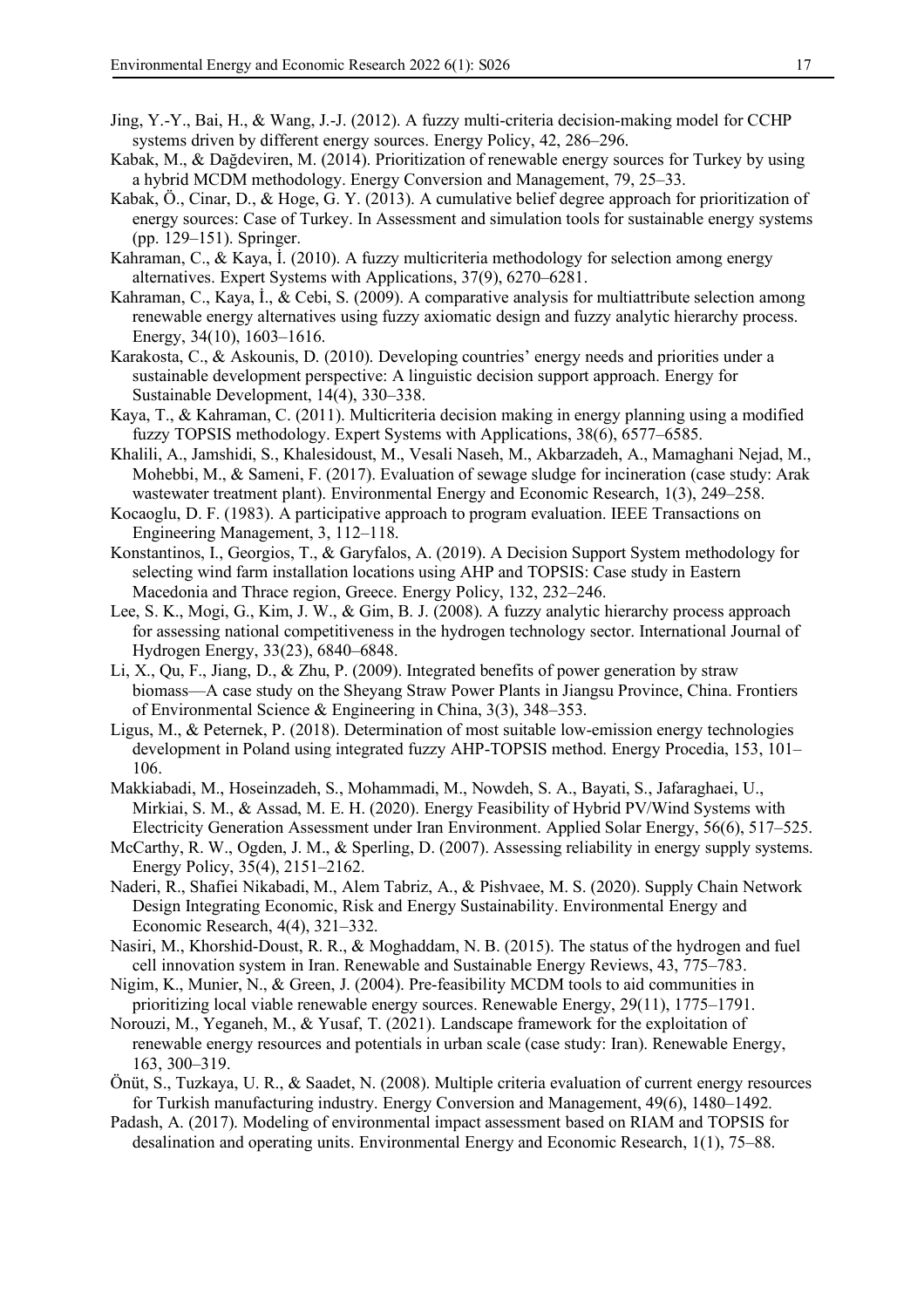- Patlitzianas, K. D., Ntotas, K., Doukas, H., & Psarras, J. (2007). Assessing the renewable energy producers' environment in EU accession member states. Energy Conversion and Management, 48(3), 890–897.
- Patlitzianas, K. D., Pappa, A., & Psarras, J. (2008). An information decision support system towards the formulation of a modern energy companies' environment. Renewable and Sustainable Energy Reviews, 12(3), 790–806.
- Phdungsilp, A. (2010). Integrated energy and carbon modeling with a decision support system: Policy scenarios for low-carbon city development in Bangkok. Energy Policy, 38(9), 4808–4817.
- Razmi, S. F., Bajgiran, B. R., Behname, M., Salari, T. E., & Razmi, S. M. J. (2020). The relationship of renewable energy consumption to stock market development and economic growth in Iran. Renewable Energy, 145, 2019–2024.
- Ren, J., Man, Y., Lin, R., & Liu, Y. (2021). Multicriteria decision making for the selection of the best renewable energy scenario based on fuzzy inference system. In Renewable-Energy-Driven Future (pp. 491–507). Elsevier.
- Rezaei, M., Chaharsooghi, S. K., & Abbaszadeh, P. (2013). The role of renewable energies in sustainable development: Case study Iran. Iranica Journal of Energy and Environment, 4(4), 320– 329.
- Rezaei, M., Chaharsooghi, S. K., Kashan, A. H., & Babazadeh, R. (2020a). A new approach based on scenario planning and prediction methods for the estimation of gasoil consumption. International Journal of Environmental Science and Technology, 17(6), 3241–3250.
- Rezaei, M., Chaharsooghi, S. K., Kashan, A. H., & Babazadeh, R. (2020b). Optimal design and planning of biodiesel supply chain network: A scenario-based robust optimization approach. International Journal of Energy and Environmental Engineering, 11(1), 111–128.
- Ruan, D., Lu, J., Laes, E., Zhang, G., Ma, J., & Meskens, G. (2010). Multi-criteria group decision support with linguistic variables in long-term scenarios for belgian energy policy. Journal of Universal Computer Science, 16(1), 103–120.
- Saaty, T. L. (1977). A scaling method for priorities in hierarchical structures. Journal of Mathematical Psychology, 15(3), 234–281.
- Saraswat, S. K., & Digalwar, A. K. (2020). Evaluation of energy sources based on sustainability factors using integrated fuzzy MCDM approach. International Journal of Energy Sector Management.
- Saraswat, S. K., Digalwar, A. K., Yadav, S. S., & Kumar, G. (2021). MCDM and GIS based modelling technique for assessment of solar and wind farm locations in India. Renewable Energy, 169, 865–884.
- Satty, T. L. (1980). The Analytic Hierarchy Process, New York: McGraw Hill. International, Translated to Russian, Portuguese, and Chinese, Revised Editions, Paperback.
- Serrato, D. A., Castillo, J. C., Salazar, L., Salazar, H., Tibaquirá, J. E., Restrepo, Á., Camilo, J., & Loaiza, T. (2020). Assessment of Renewable Energy Technologies Based on Multicriteria Decision Making Methods (MCDM): Ocean Energy Case. International Conference on Sustainable Energy for Smart Cities, 63–83.
- Shahnazari, A., Rafiee, M., Rohani, A., Nagar, B. B., Ebrahiminik, M. A., & Aghkhani, M. H. (2020). Identification of effective factors to select energy recovery technologies from municipal solid waste using multi-criteria decision making (MCDM): A review of thermochemical technologies. Sustainable Energy Technologies and Assessments, 40, 100737.
- Siksnelyte-Butkiene, I., Zavadskas, E. K., & Streimikiene, D. (2020). Multi-criteria decision-making (MCDM) for the assessment of renewable energy technologies in a household: A review. Energies, 13(5), 1164.
- Solaymani, S. (2021). A review on energy and renewable energy policies in Iran. Sustainability, 13(13), 7328.
- Swain, R. B., & Karimu, A. (2020). Renewable electricity and sustainable development goals in the EU. World Development, 125, 104693.
- Talinli, I., Topuz, E., & Akbay, M. U. (2010). Comparative analysis for energy production processes (EPPs): Sustainable energy futures for Turkey. Energy Policy, 38(8), 4479–4488.
- Tang, C., Xu, D., & Chen, N. (2021). Sustainability prioritization of sewage sludge to energy scenarios with hybrid-data consideration: A fuzzy decision-making framework based on full